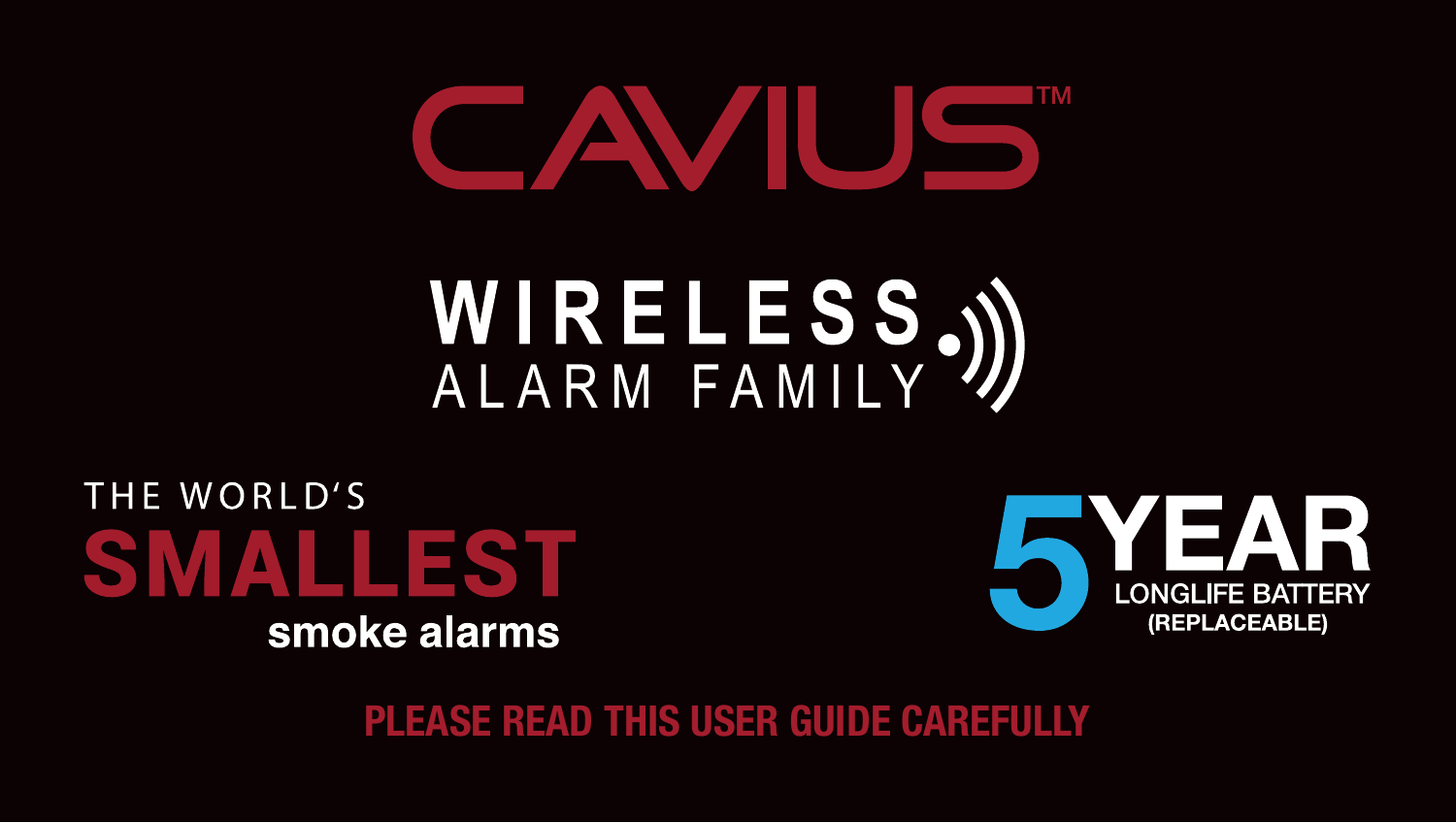

#### **PHOTOELECTRIC SMOKE ALARM DEVICE** Model Number: 2104-001 Developed by CAVIUS™

The smoke alarm is designed for private homes, camping trailers, mobile homes and caravans. It is not recommended for boats.

> **PLEASE READ THE USER GUIDE CAREFULLY BEFORE INSTALLATION AND RETAIN FOR FUTURE USE.**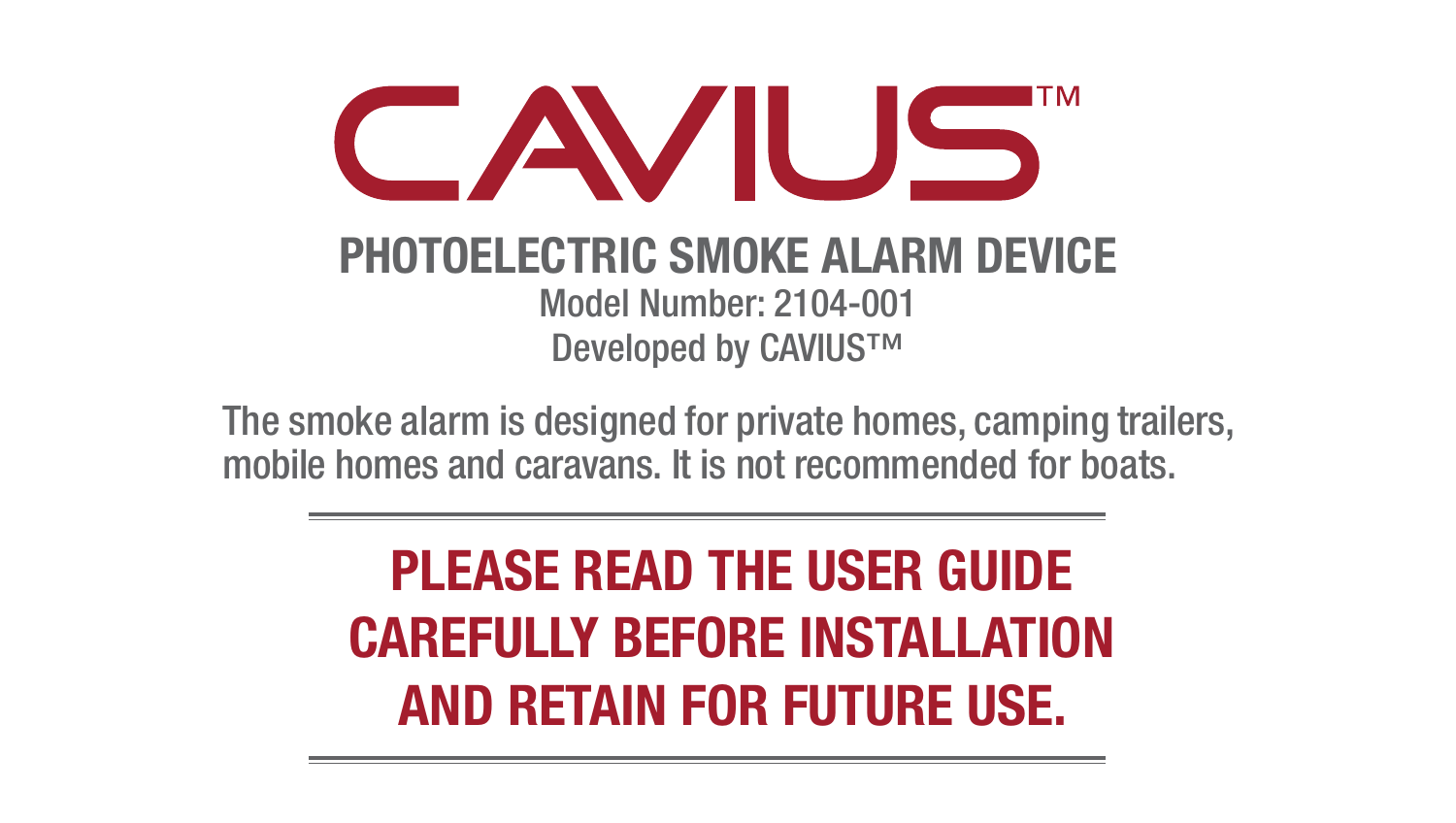#### **CONTENTS**

|  |                                                                                                                                                                                                                                      | 5  |
|--|--------------------------------------------------------------------------------------------------------------------------------------------------------------------------------------------------------------------------------------|----|
|  | 2. The best areas to install the smoke alarm                                                                                                                                                                                         | 10 |
|  | 3. Areas where NOT to install the smoke alarm                                                                                                                                                                                        | 12 |
|  |                                                                                                                                                                                                                                      | 13 |
|  |                                                                                                                                                                                                                                      | 15 |
|  |                                                                                                                                                                                                                                      | 18 |
|  |                                                                                                                                                                                                                                      | 20 |
|  |                                                                                                                                                                                                                                      | 21 |
|  |                                                                                                                                                                                                                                      | 22 |
|  |                                                                                                                                                                                                                                      | 24 |
|  | 11. Low battery signal entrance and the control of the control of the control of the control of the control of                                                                                                                       | 25 |
|  |                                                                                                                                                                                                                                      | 26 |
|  | 13. Trouble shooting <b>with a community of the community of the community of the community of the community of the community of the community of the community of the community of the community of the community of the commun</b> | 27 |
|  |                                                                                                                                                                                                                                      | 28 |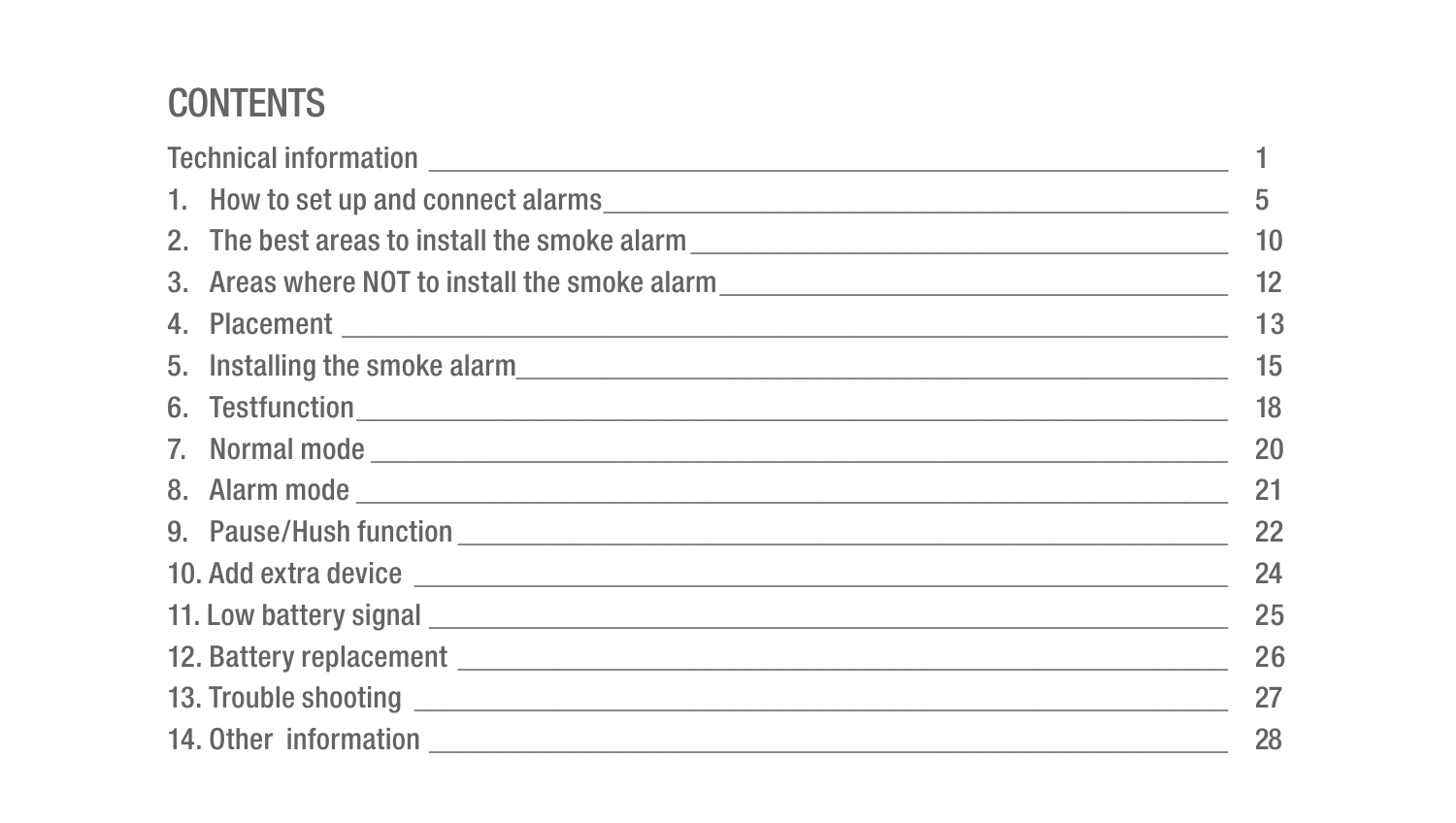#### TECHNICAL INFORMATION

The maximum number of alarms that can be interconnected within a house group are 32.

**Please note:** These must be alarms from the Cavius™.

### WIRELESS.))

The distance between interconnected alarms depends on the house layout and they should always be tested after installation. It is not advised to get more than 10m distance between two alarms.

Diameter: 65mm Height: 44mm **1**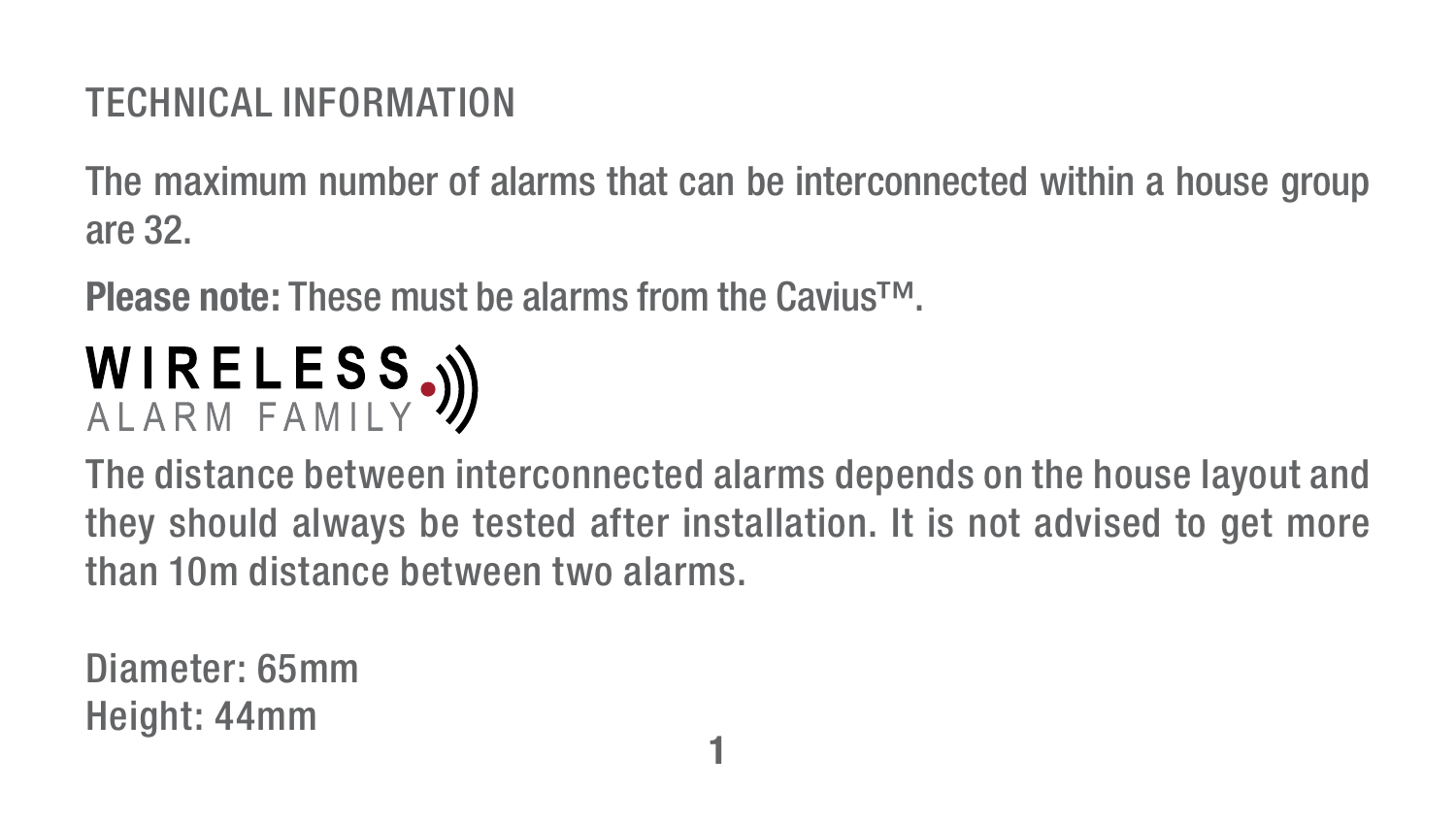The alarm is powered by a replaceable 3v CR123A lithium battery. Please note that correct operation of the smoke alarm device is ensured by use of one of the following batteries: DURACELL, PANASONIC or HUIDERUI.

Interconnected by RF: 926.365 MHz Complies to standards: AS3786:2014/AC:2008/RCM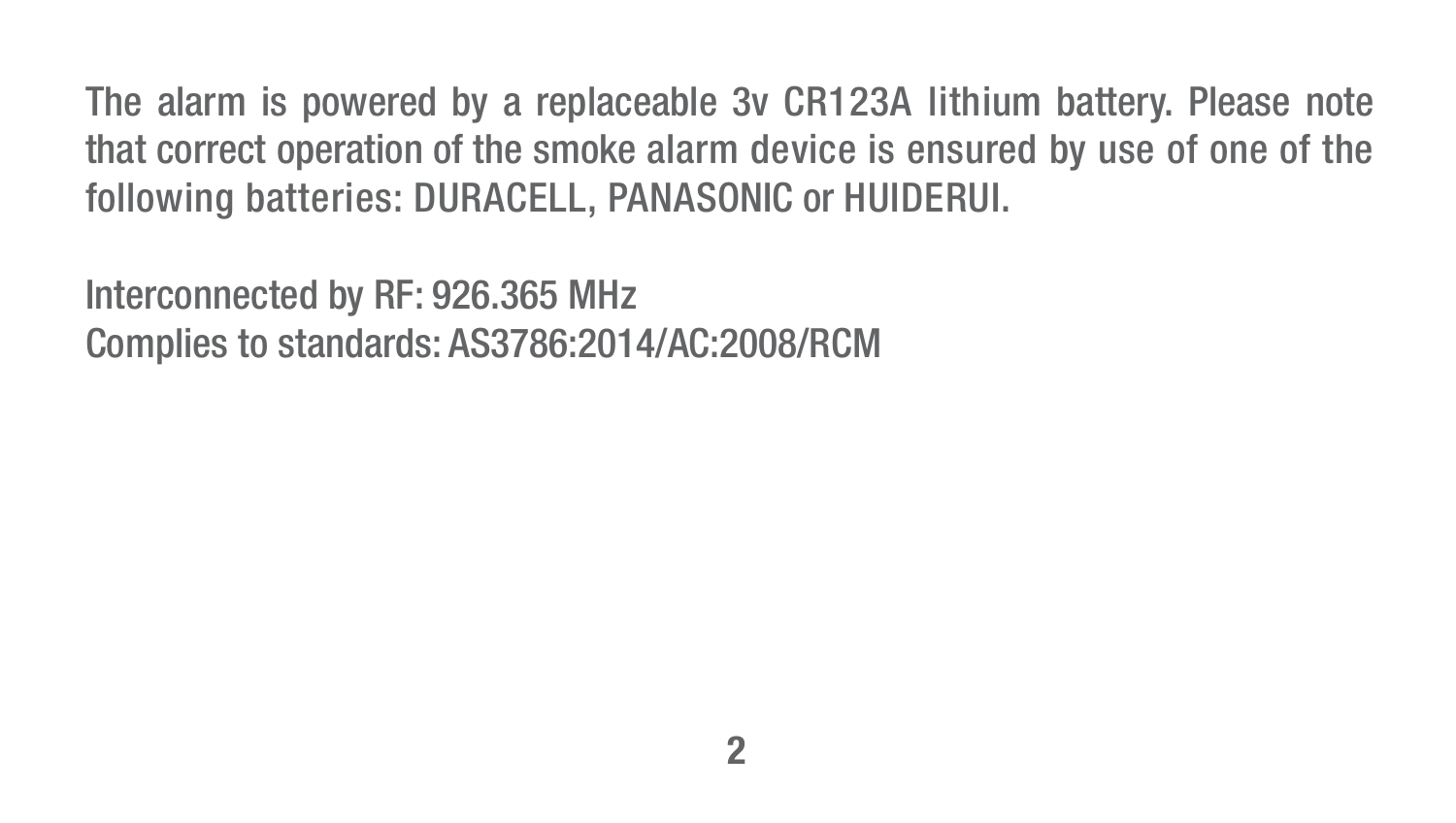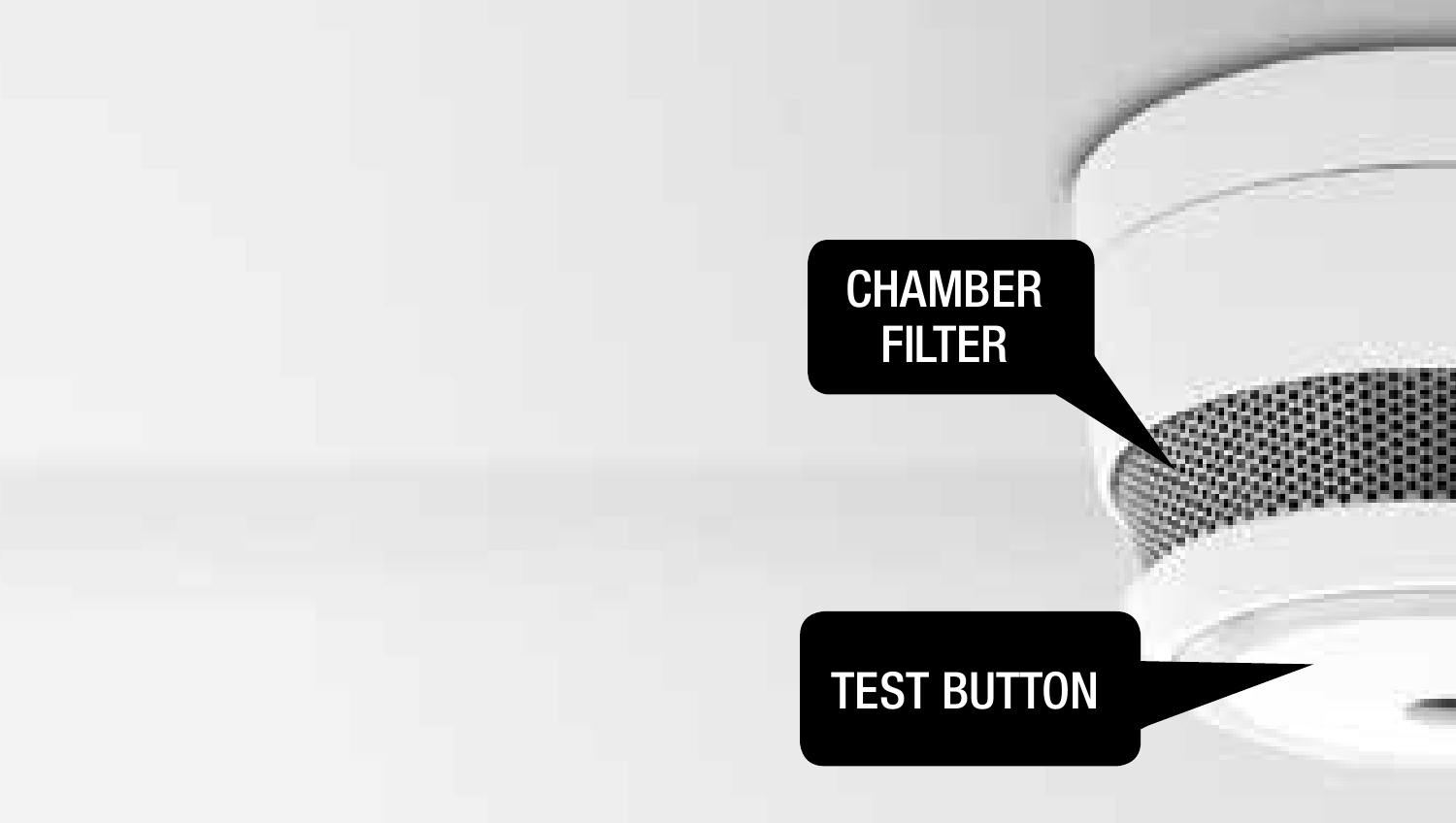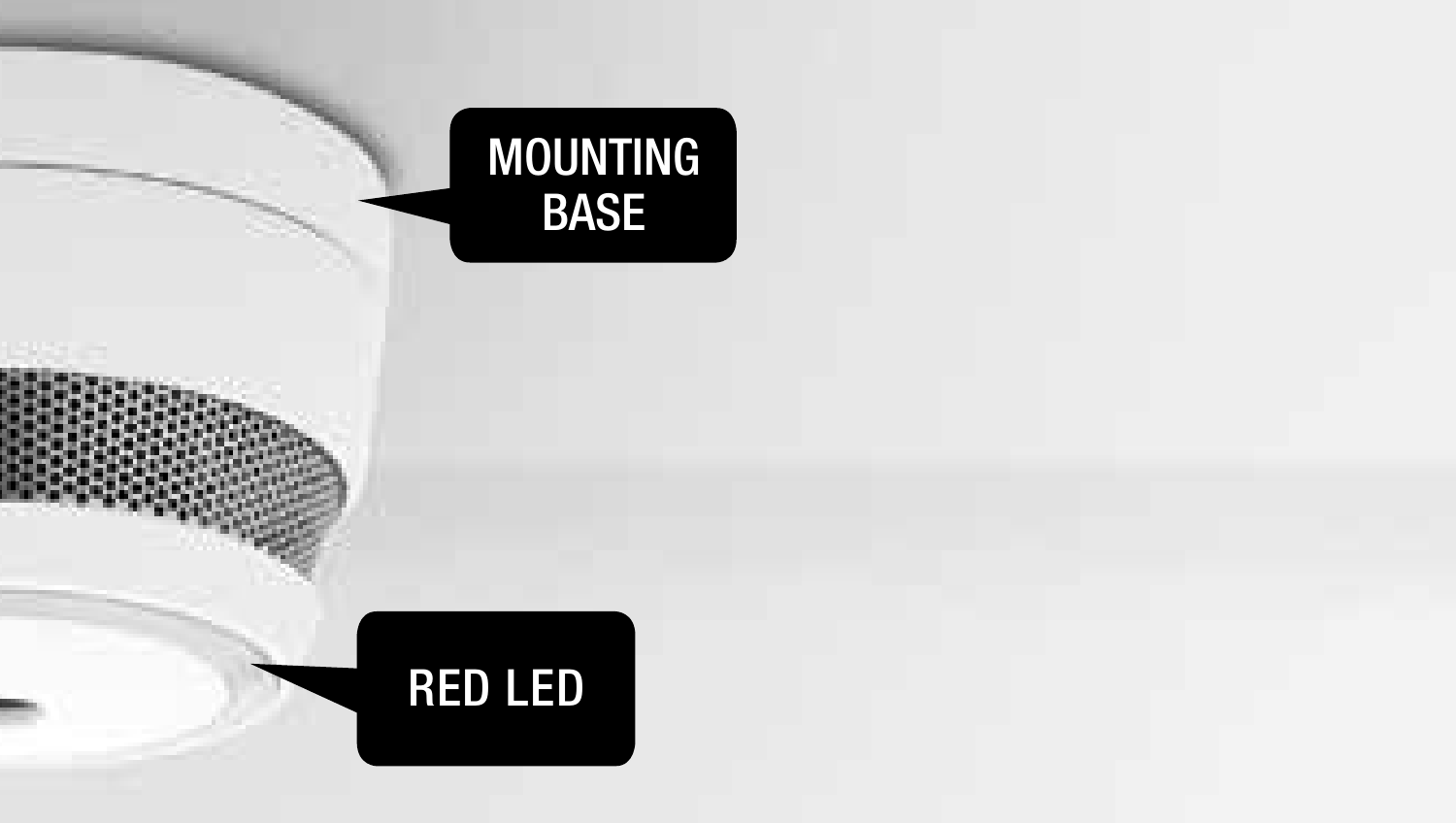#### **1.** HOW TO SET UP AND CONNECT ALARMS:



**Please note:** The product label must not be removed as it contains important information regarding the product.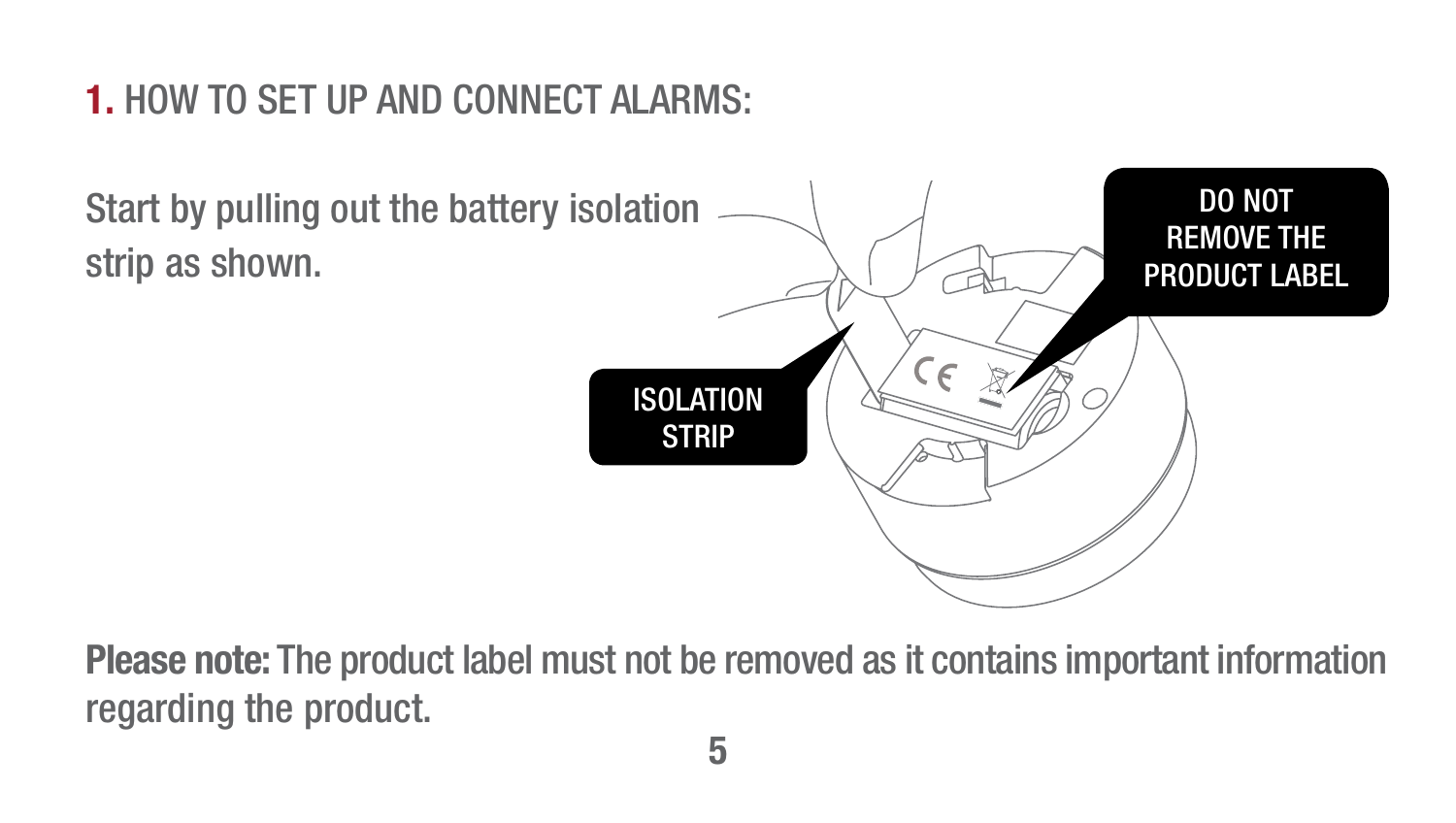**All alarms** that need to be connected in the house should be put into 'Link Mode' by sliding the switch on the back of the alarm to the 'Link Mode' position.

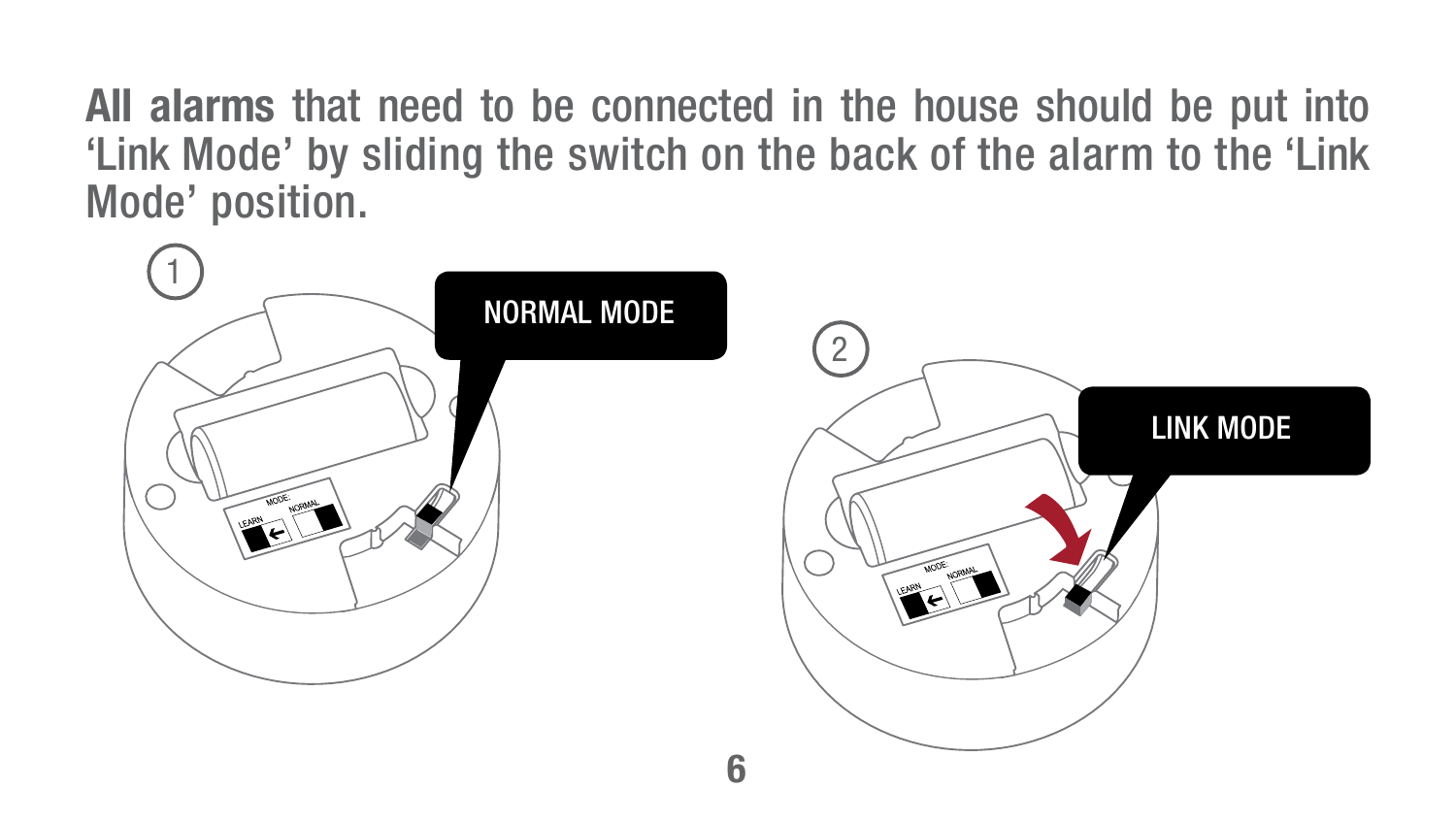#### The red LED will light up to indicate that 'Link Mode' has been selected.



Please note that when the alarms are placed in 'Link Mode' they can't be inserted into the mounting base. Do not take out the battery during 'Link Mode' as this will interrupt the link process.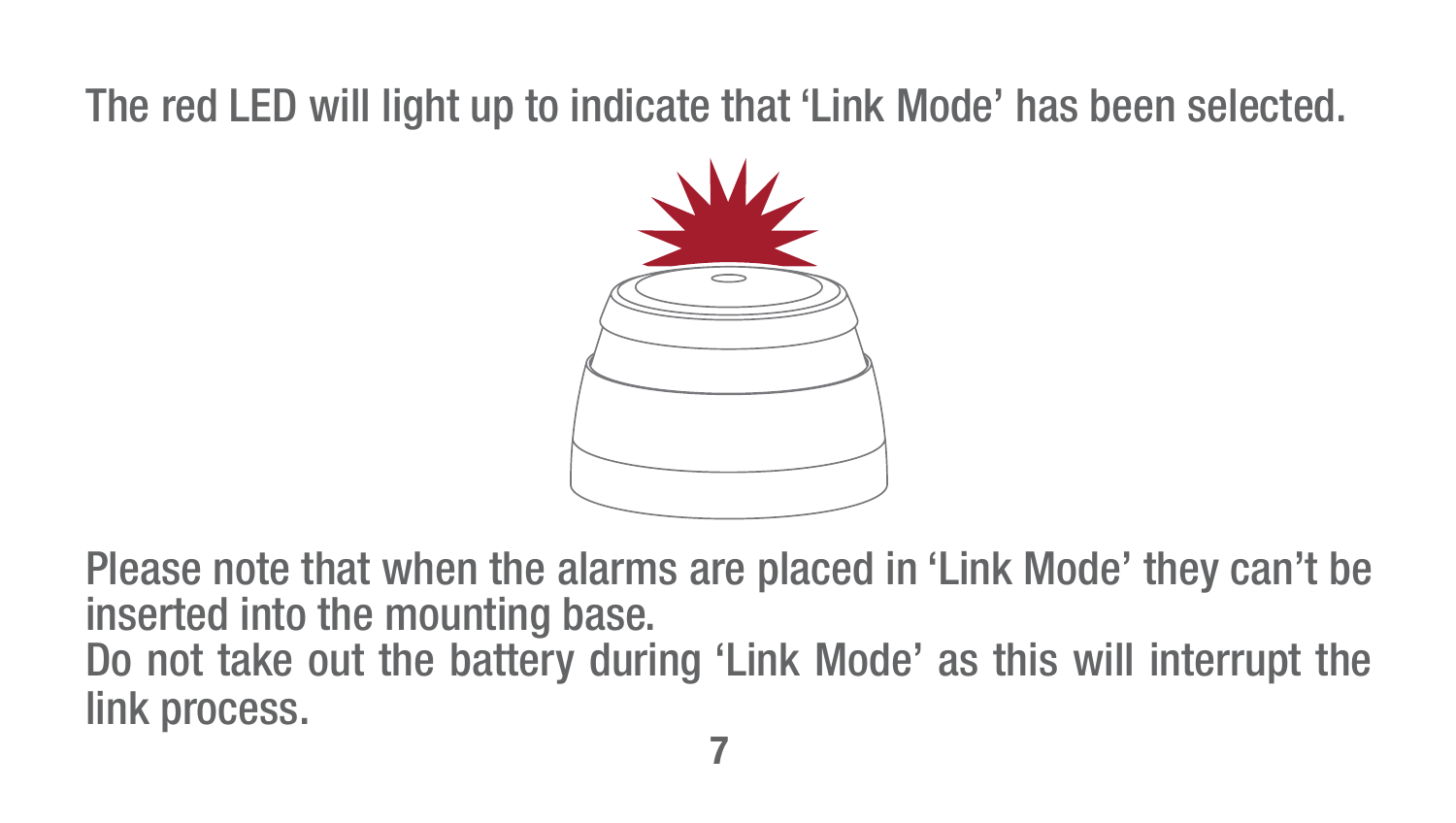Press the button at the top of one alarm only. This alarm will become the Master and will start sending out a specific house code to the other alarms. The red LED will flash.

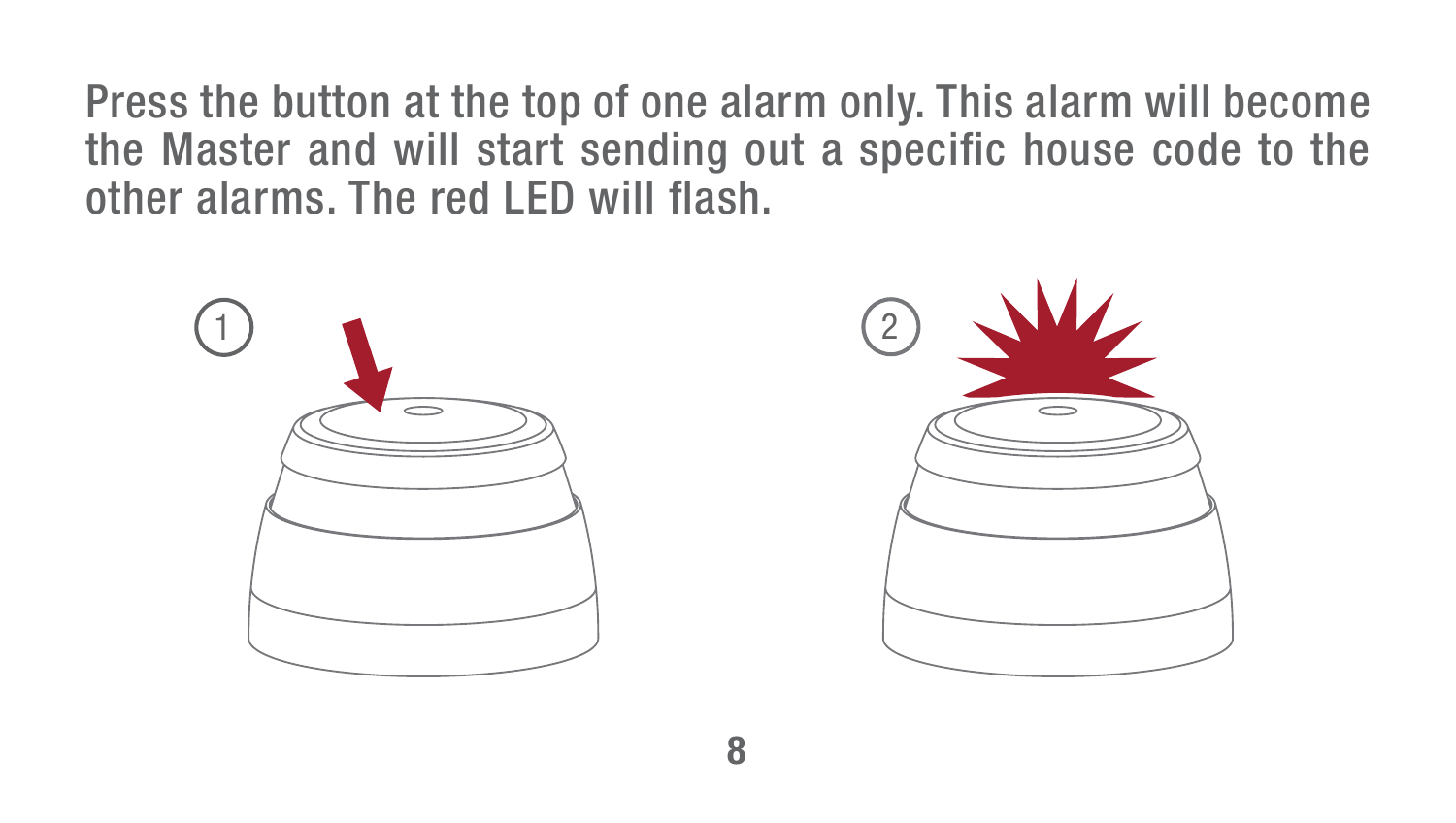As the other alarms receive the specific house code, they will also flash the LED light.



When all alarms flash the red LED, they are connected and can be switched out of 'Link Mode' and installed.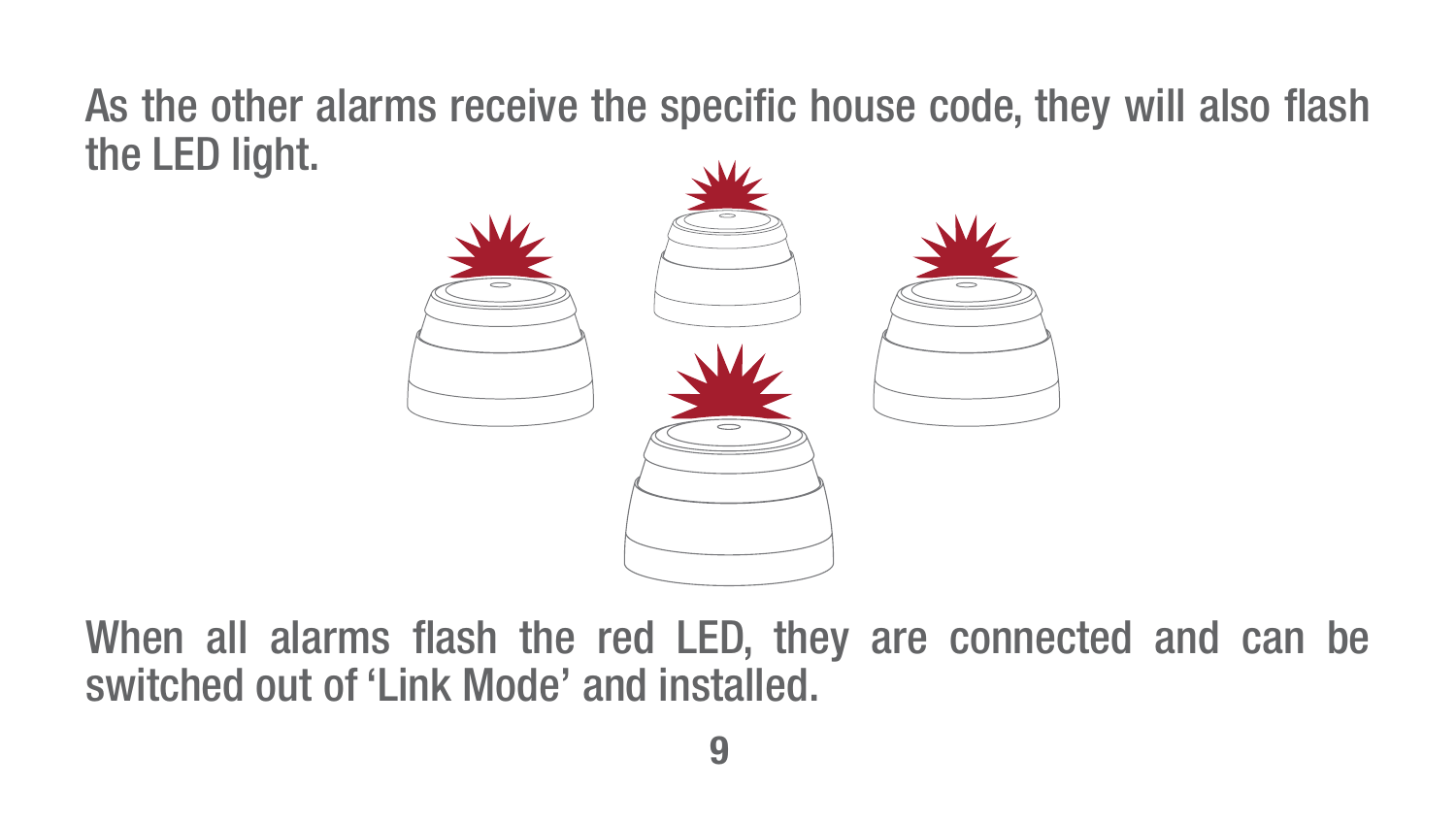#### **2. THE REST AREAS TO INSTALL THE SMOKE ALARM-**

- Install an alarm between possible fire sources and bedrooms as a minimum
- Install alarms on each floor of the house, in hallways and stairways
- Alarms in each room such as bedrooms and living rooms.

Additional alarms increase the security.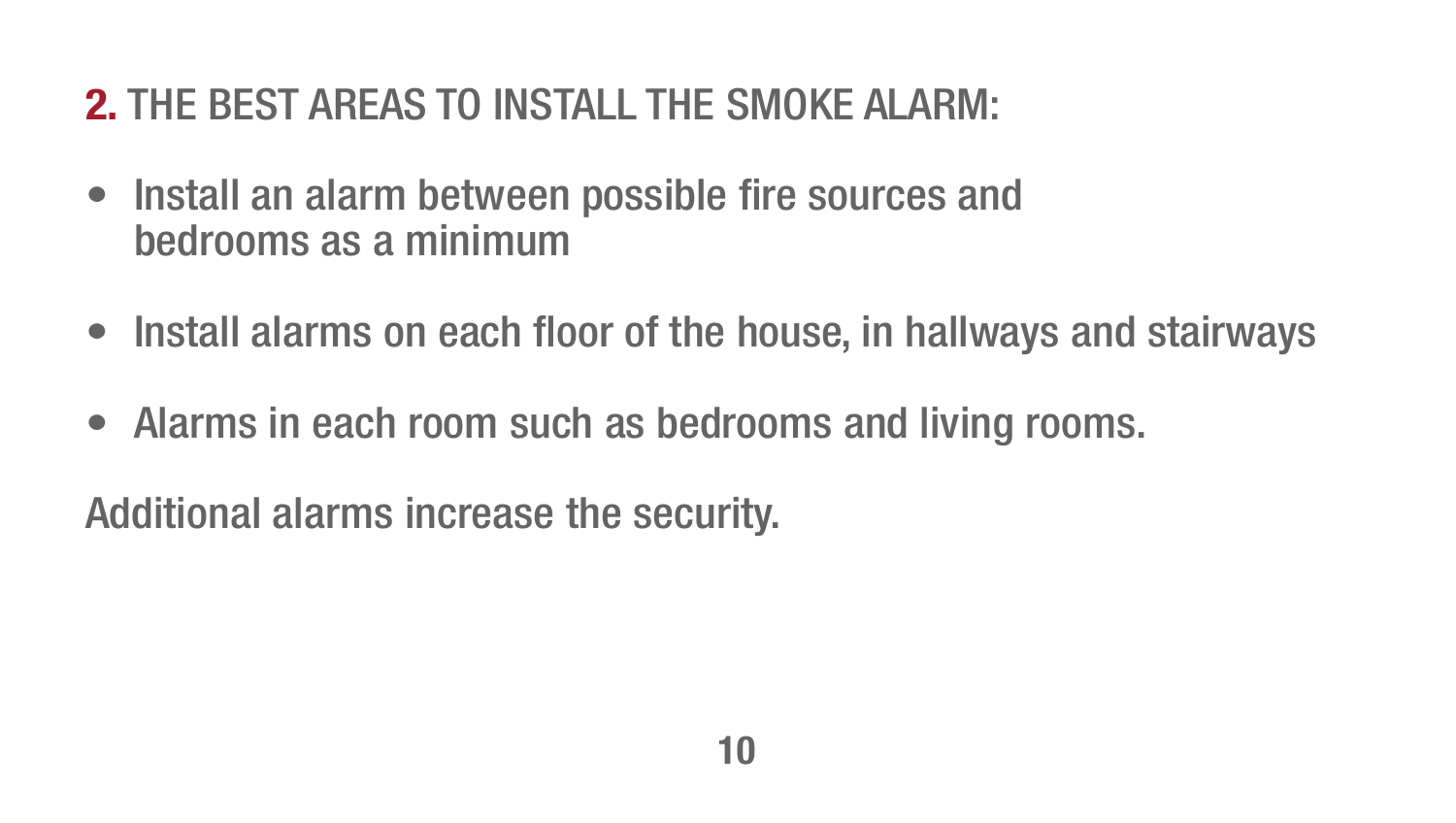

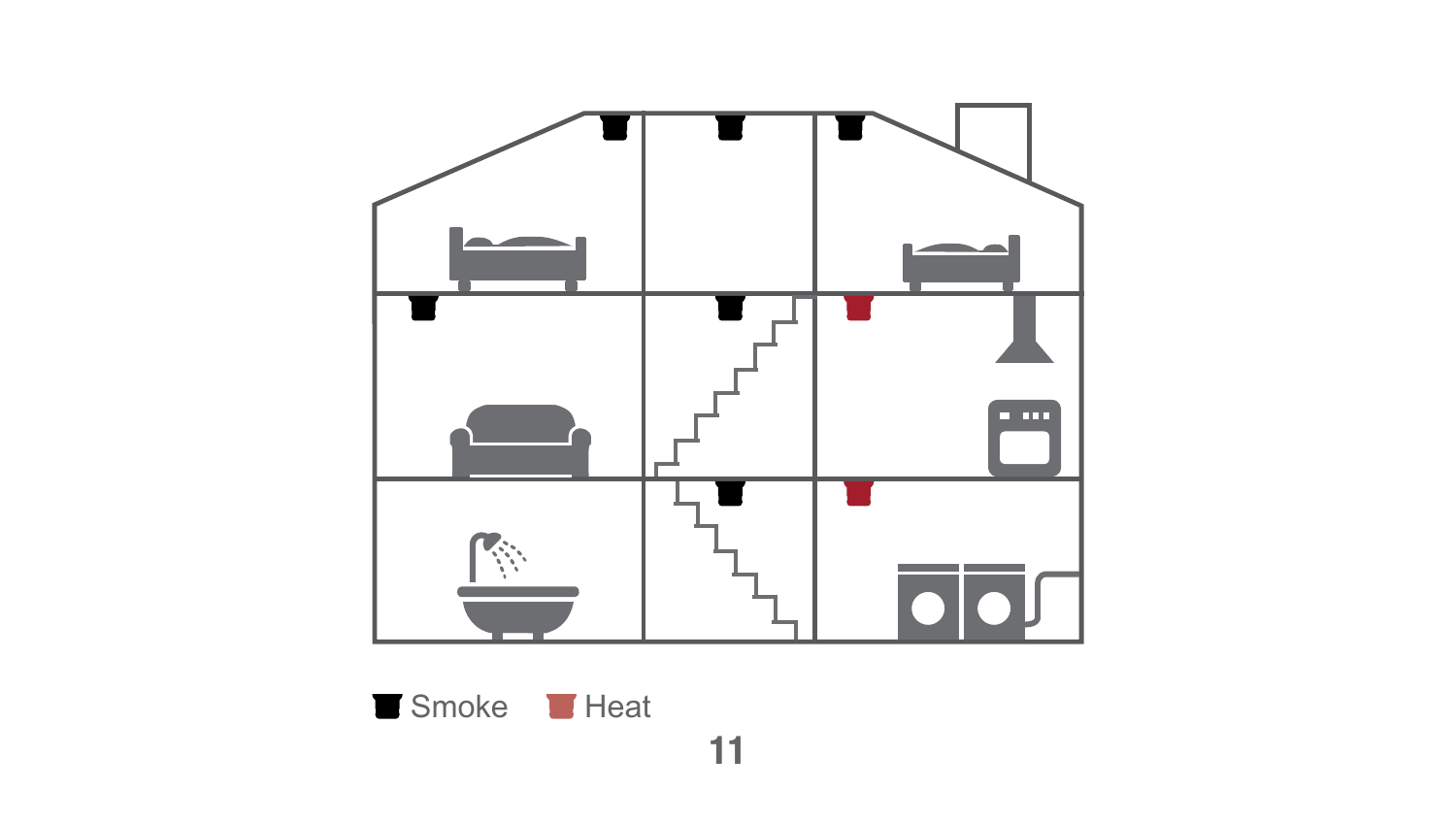#### **3.** AREAS WHERE **NOT** TO INSTALL SMOKE ALARMS:

- In dusty rooms
- At the top of a high pointed ceiling, in corners of a room, and within 50cm of where a ceiling and wall join.
- In rooms where the temperature goes outside  $+4^{\circ}$ C to 38 $^{\circ}$ C or above 90% relative humidity not condensing.
- In kitchens, garages, laundries, or too close to fireplaces; areas where either dampness, gases or heat could occur. Place the alarm where it is reachable in order to test the battery and for maintenance.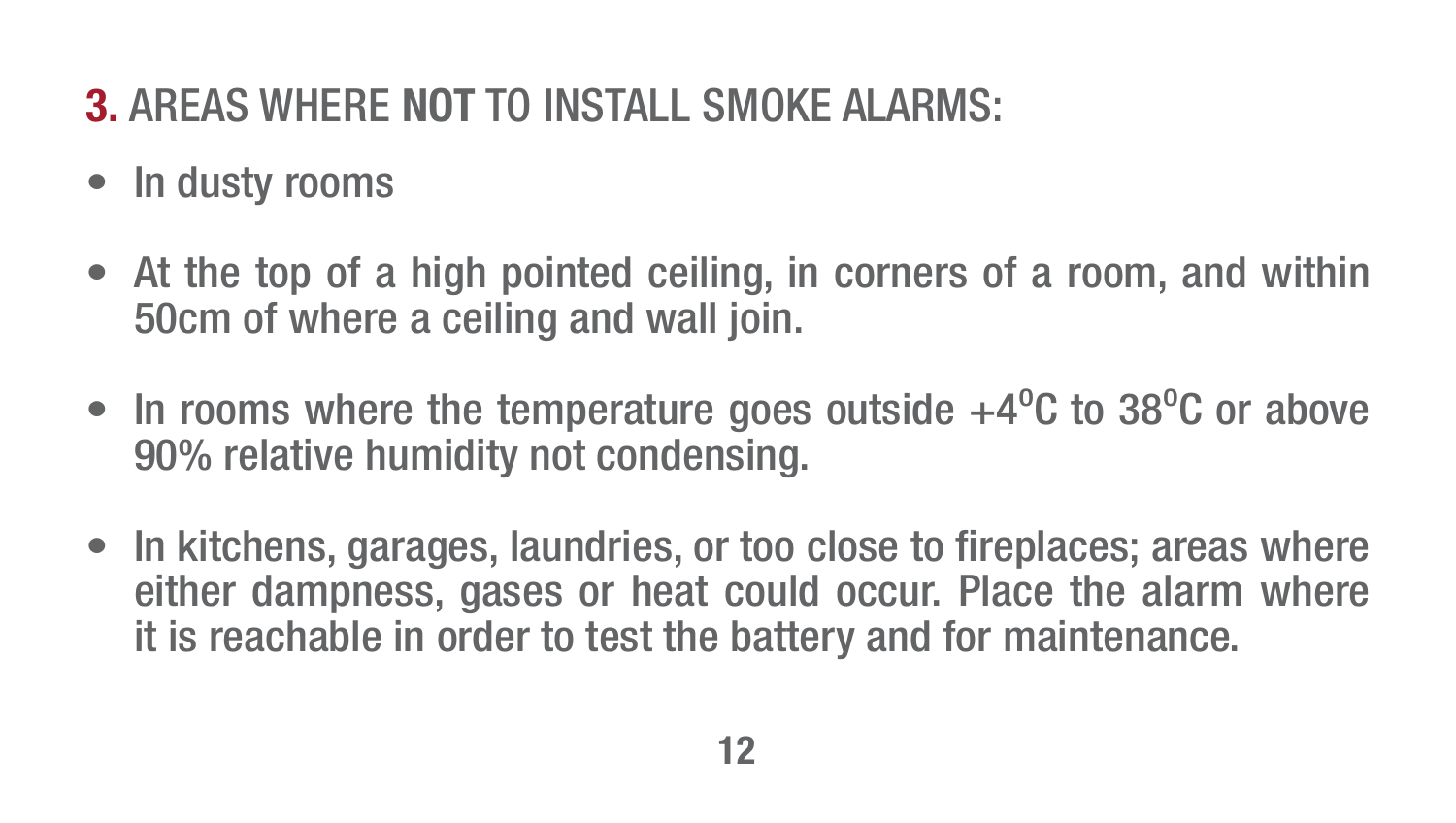#### **4.** PLACEMENT:

The smoke alarm is designed to be installed on a ceiling.

**Ceiling installation:** The smoke alarm should be a minimum of 50cm from the wall.

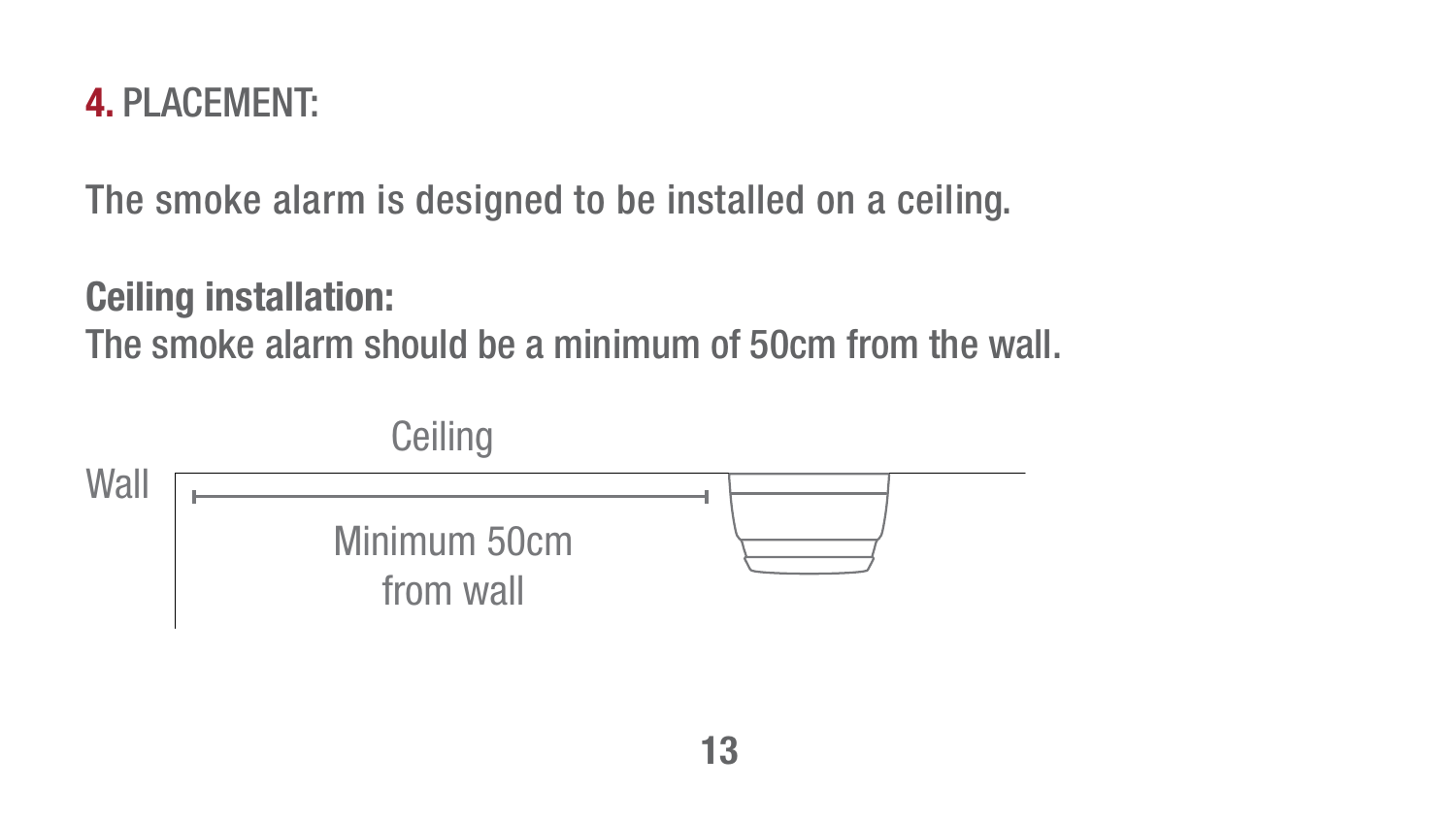**For catheral or peak ceiling or wall installation:** The smoke alarm should be a minimum of 30 cm and maximum of 50cm from the ceiling.

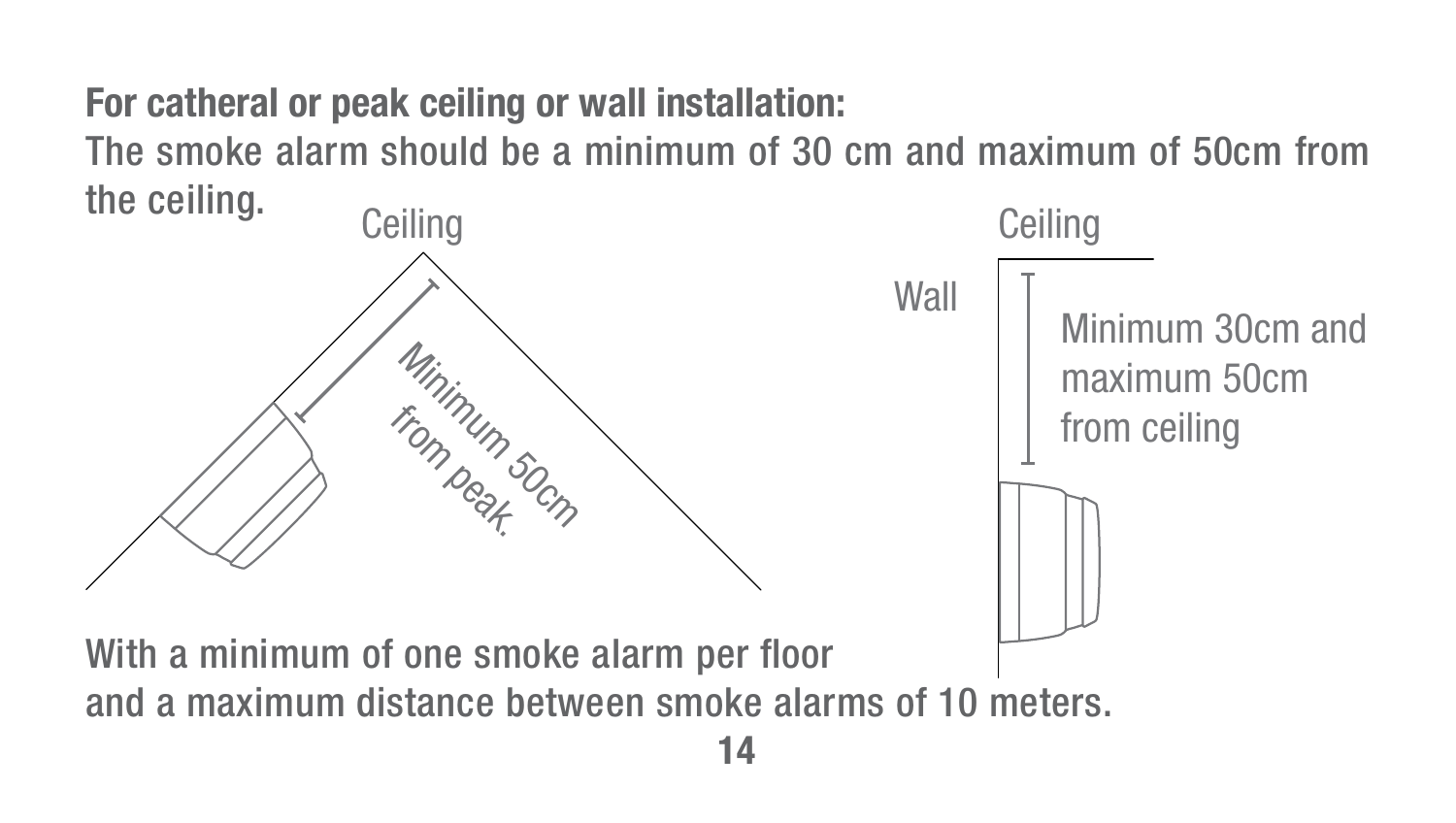#### **5.** INSTALLING THE SMOKE ALARM:

Detach the alarm from the mounting base by twisting counter clockwise.

Use the mounting base ring to mark the screw holes on the ceiling or the wall.

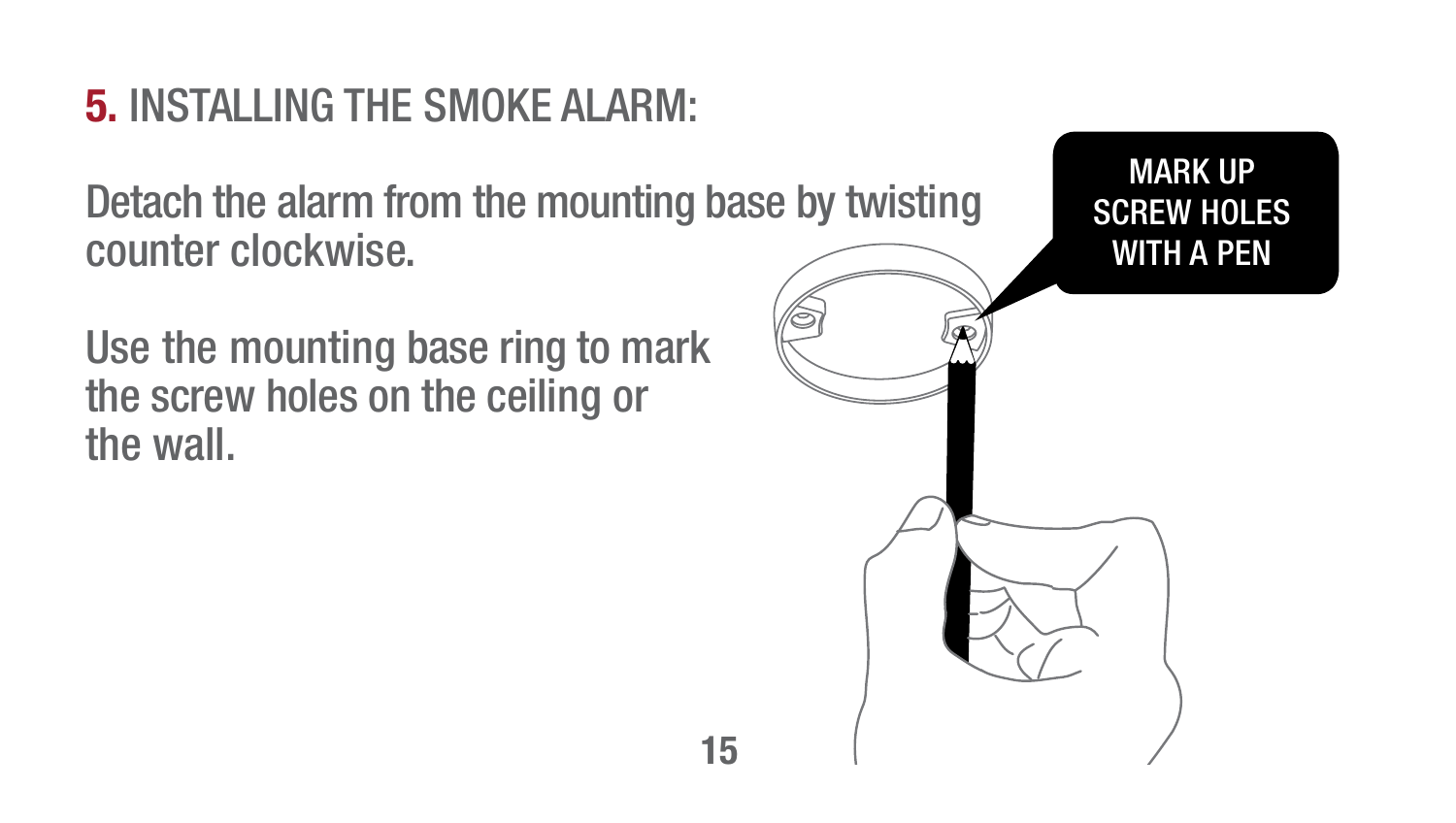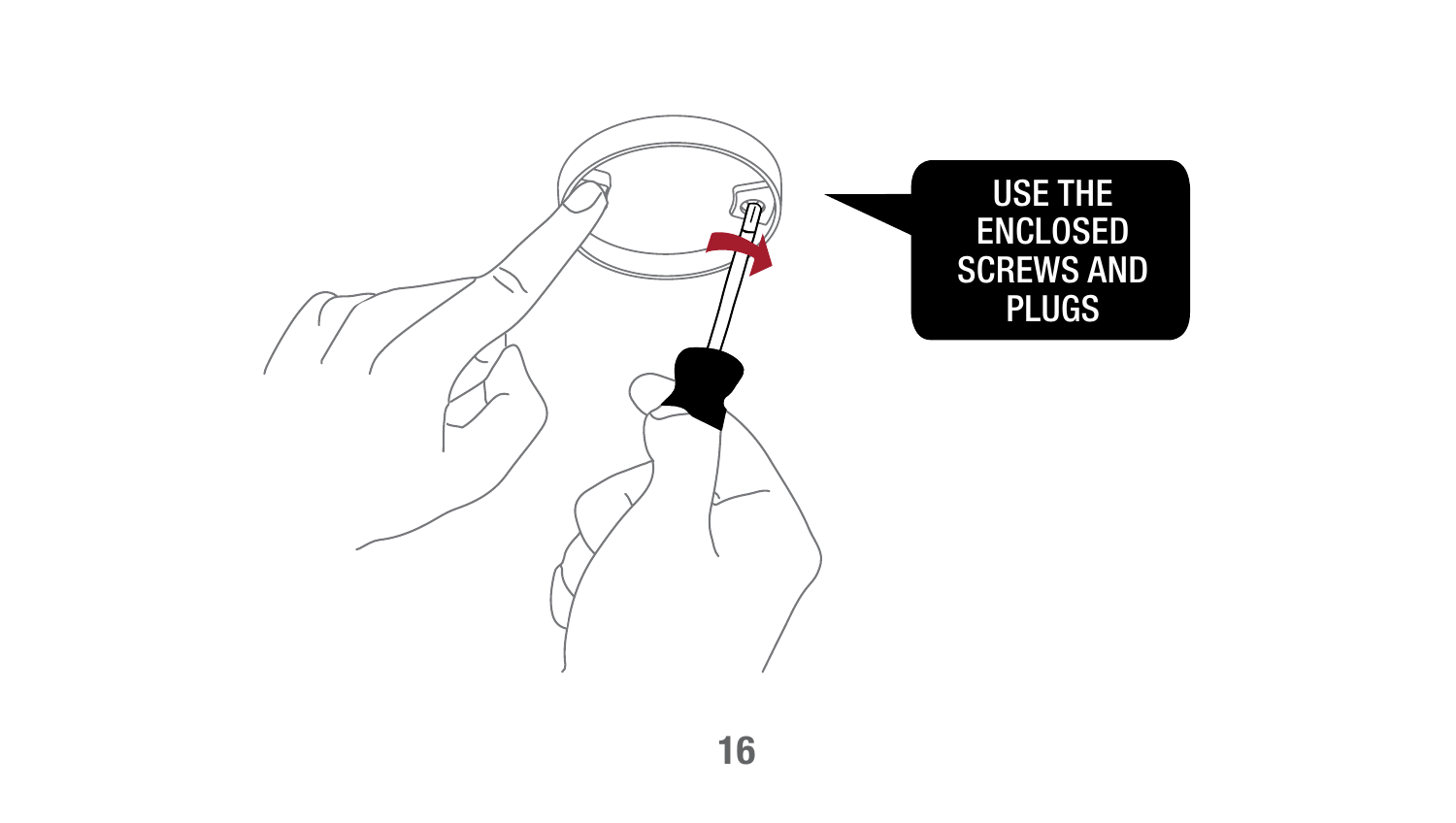Once the mounting base is installed, attach the alarm by twisting clockwise until it clicks. If the battery is either missing or inserted incorrectly, or the switch is in 'Link Mode', the smoke alarm will not be able to click into the mounting base.

#### CLICK THE SMOKE ALARM FIRMLY INTO THE BASE TO LOCK

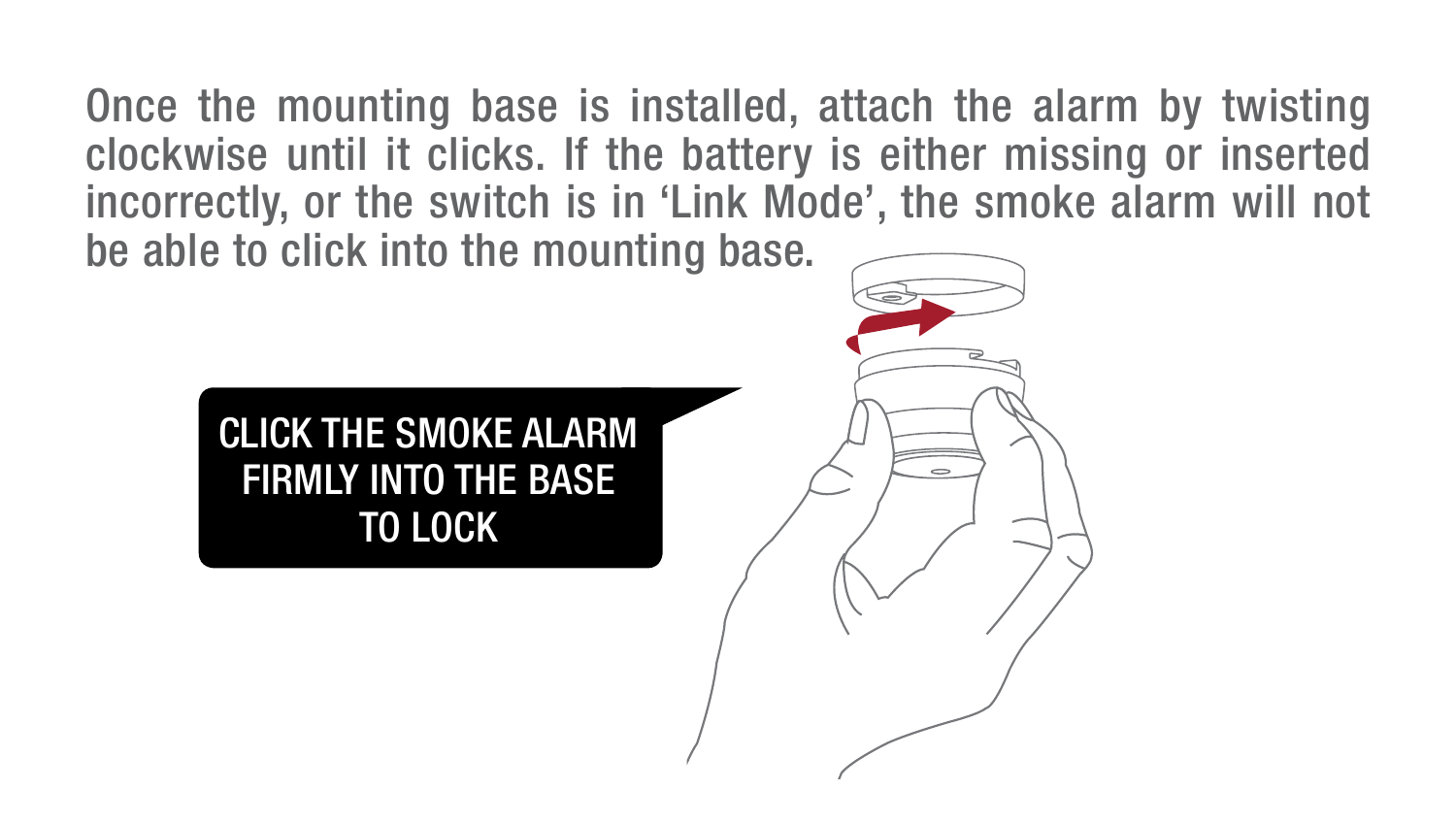#### **6.** TEST FUNCTION:

After installation, and at least once per quarter, test all of your alarms to ensure they are operating correctly and are within range of each other.

#### It is recommended to check visually every week if the LED flashes correctly (every 48sec.)

*Press the test button on any alarm for at least 6.5 seconds (count 2 sets of 3 sound sweeps). This will send out a test signal from the alarm; all other connected alarms should receive the signal within a short time. The alarms will emit a short beep and the LED will flash every 8 seconds for 2 minutes.*

NOTE: Test signal will send a reduced RF signal in order to make sure it will work in normal condition.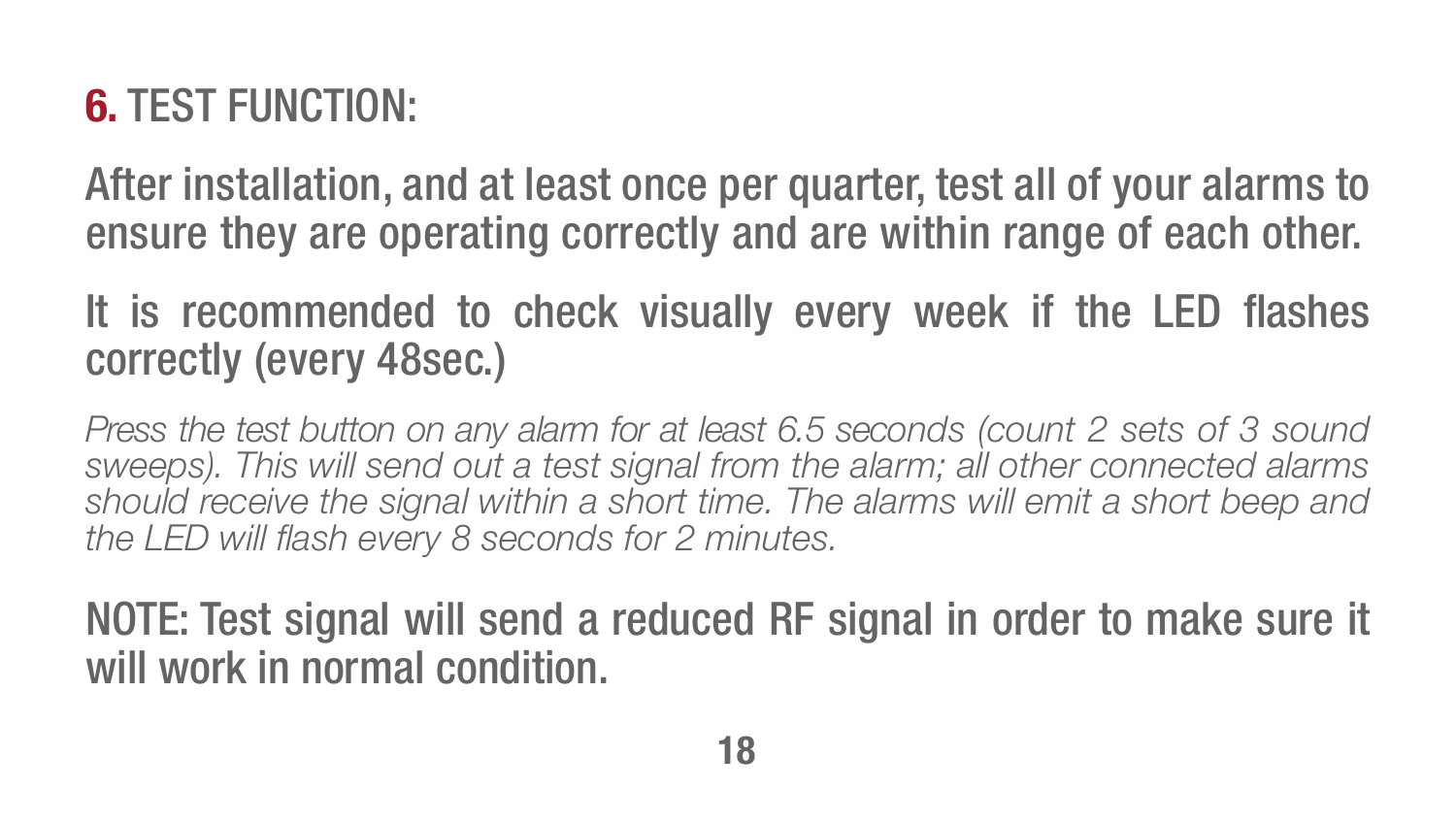When the test signal is sent out, the alarms will respond in two ways:

- **1.** A single beep every 8 seconds indicates that the alarms are connected and functioning.
- **2.** Three short beeps every 8 seconds indicates a smoke sensor fault. The alarm should be cleaned by running the vacuum (on a low setting) around the smoke alarm chamber and tested again.

Once the alarms have indicated they are interconnected; the beeps can be stopped on each alarm with a short press of the test button.

**TIP:** It is safe to cover the sound output hole with your finger during the testing to minimise the sound level emitted.

If any problems occur during testing, visit www.cavius.co.nz or www.cavius.com.au for further trouble shooting.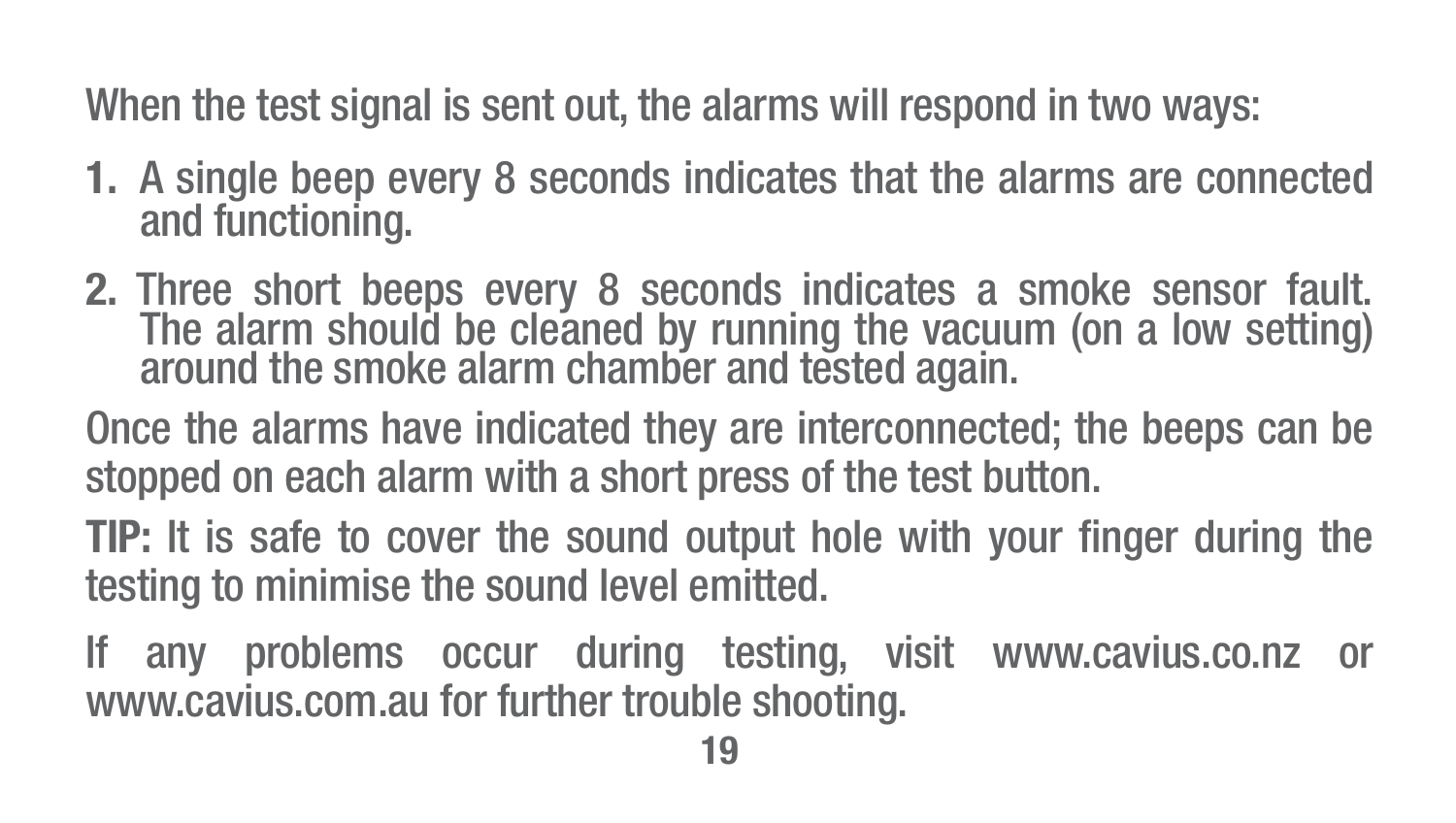#### **7.** NORMAL MODE:

In normal mode the LED will flash every 48 seconds to show correct operation.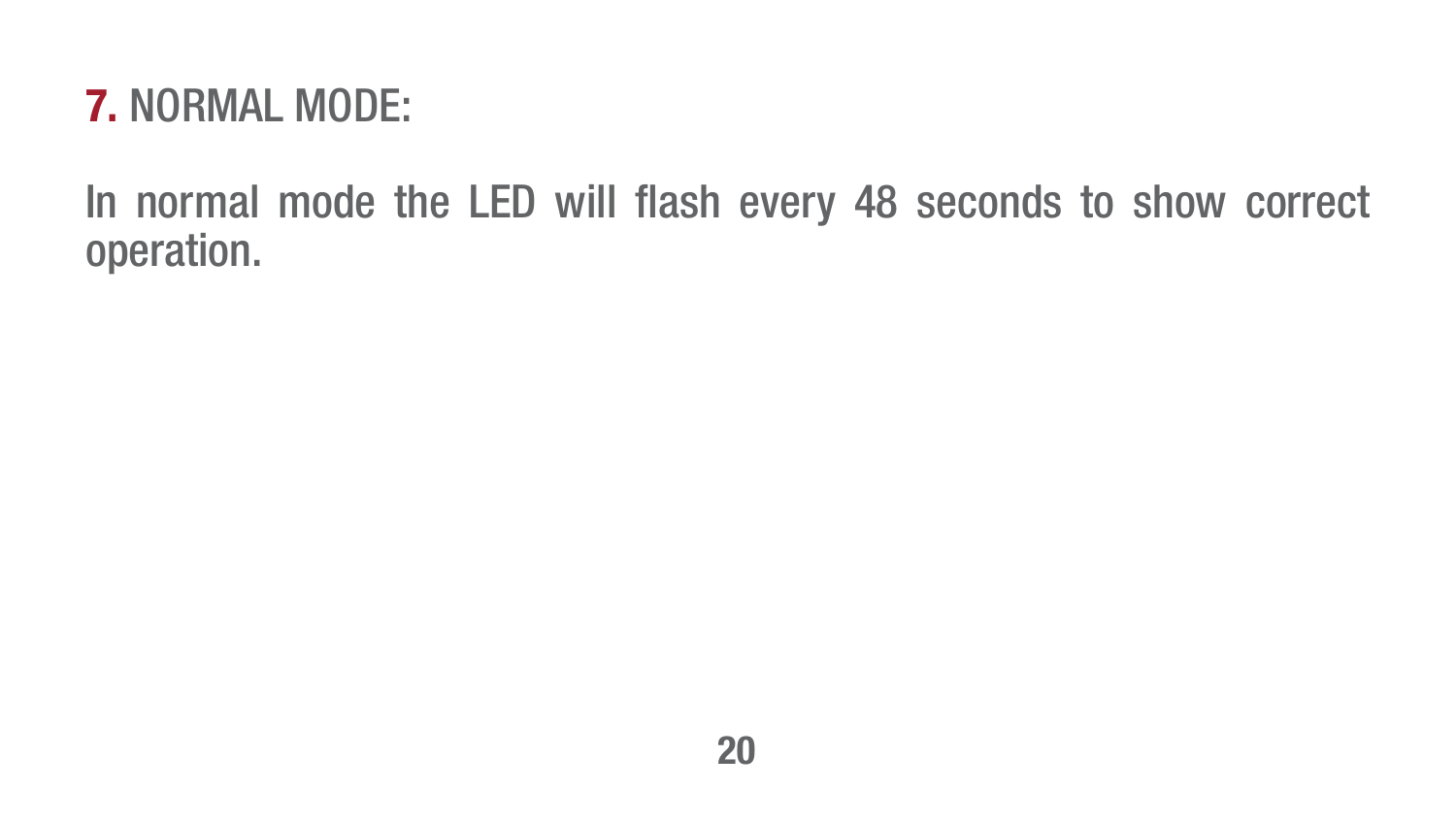#### **8.** ALARM MODE:

When a concentration of smoke is detected, the smoke alarm will go into 'Alarm Mode'. It will sound the alarm signal and the LED will flash.

The smoke alarm will also transmit the alarm signal to the other connected alarms, which will also sound the alarm signal after a short delay.

Please note that only the originating alarm's LED will flash, so it can be identified.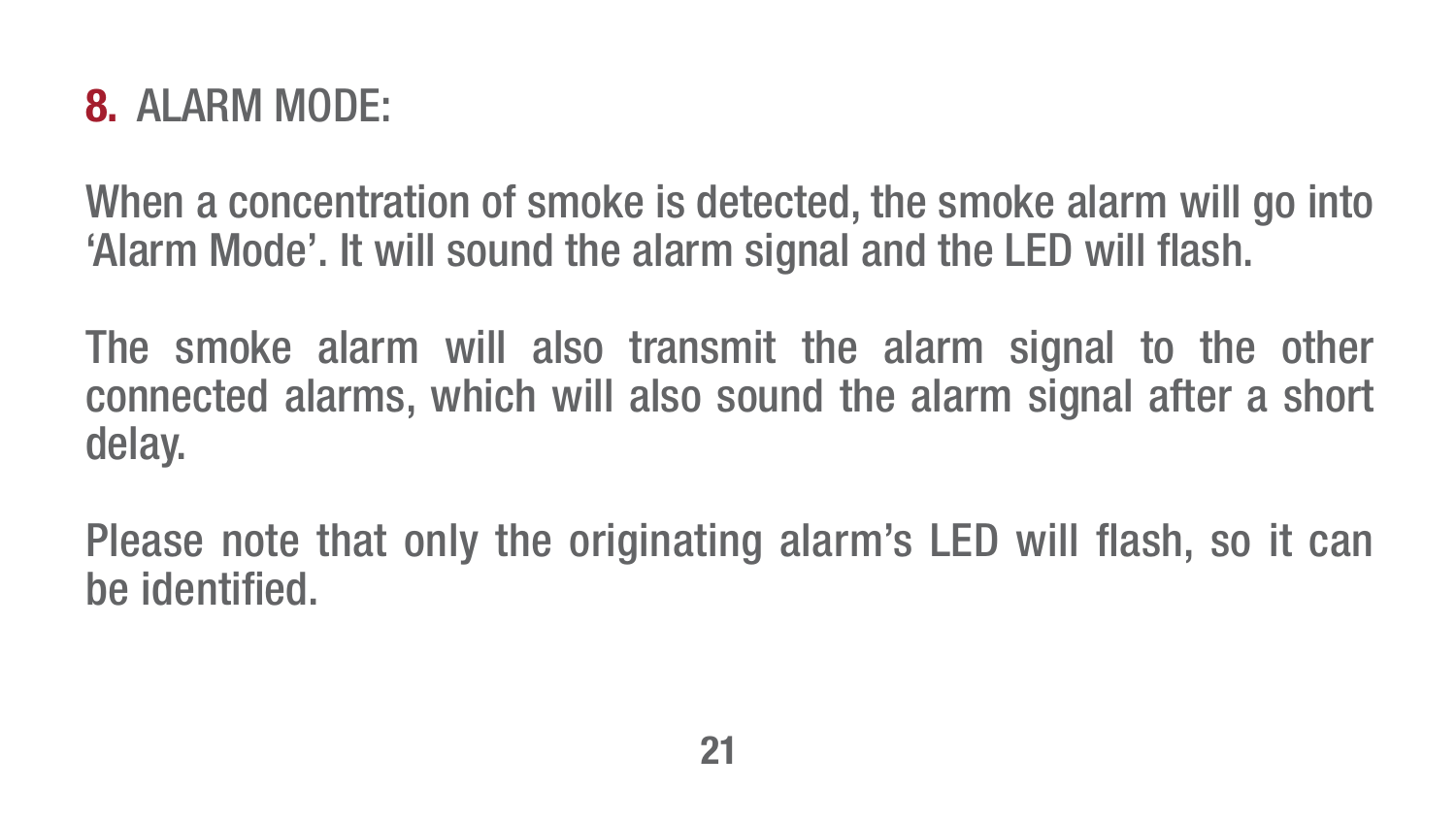#### **9.** PAUSE/HUSH FUNCTION:

If the smoke alarms are to set into a false alarm by cooking, fireplace, etc. they can be paused for 10 minutes by pressing the test button on the originating smoke alarm only (indicated by the flashing LED).

The reason of this is that it is necessary to locate the source of the alarm before using the hush function. This is to make sure that it is not a life threatening situation.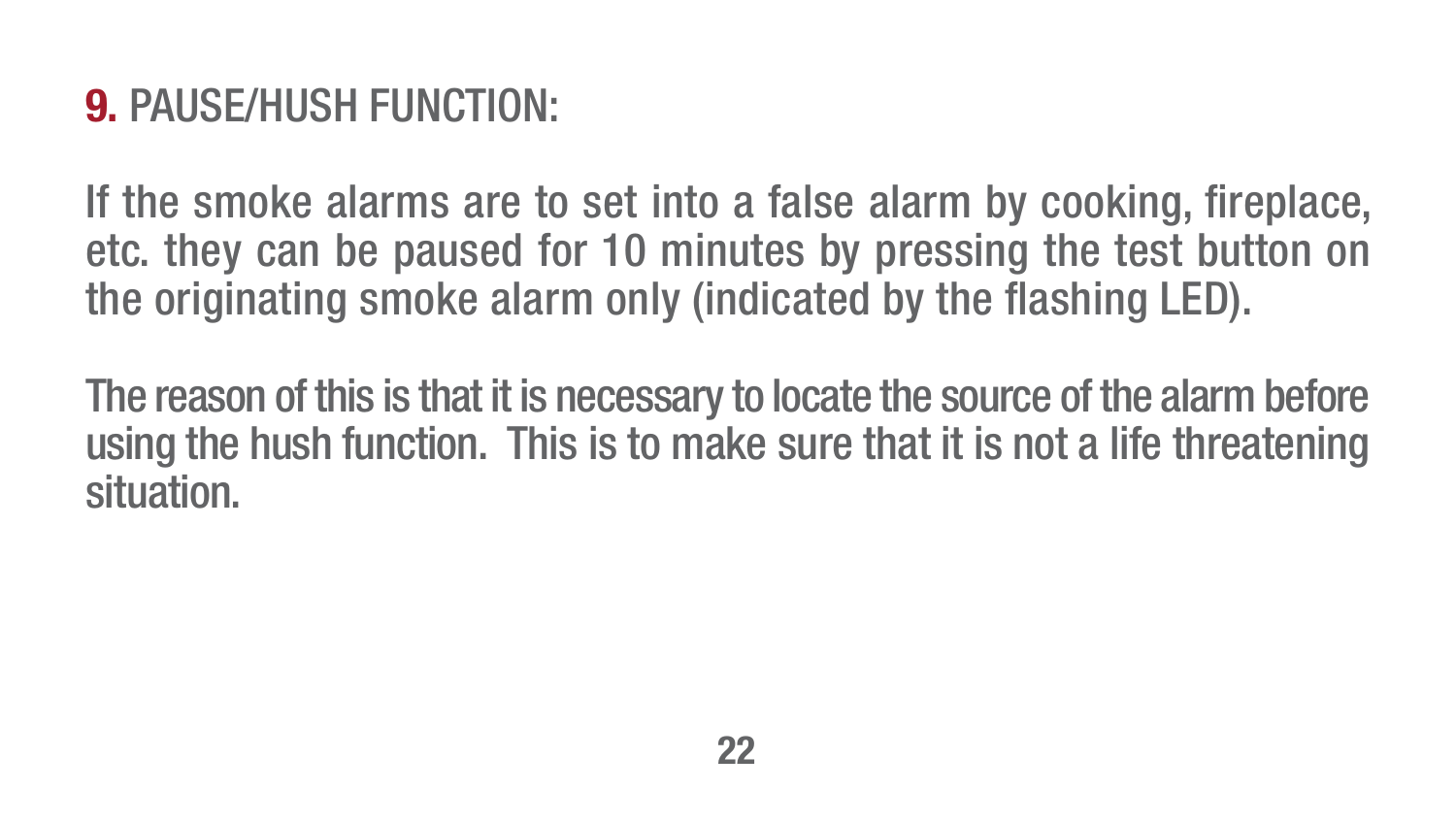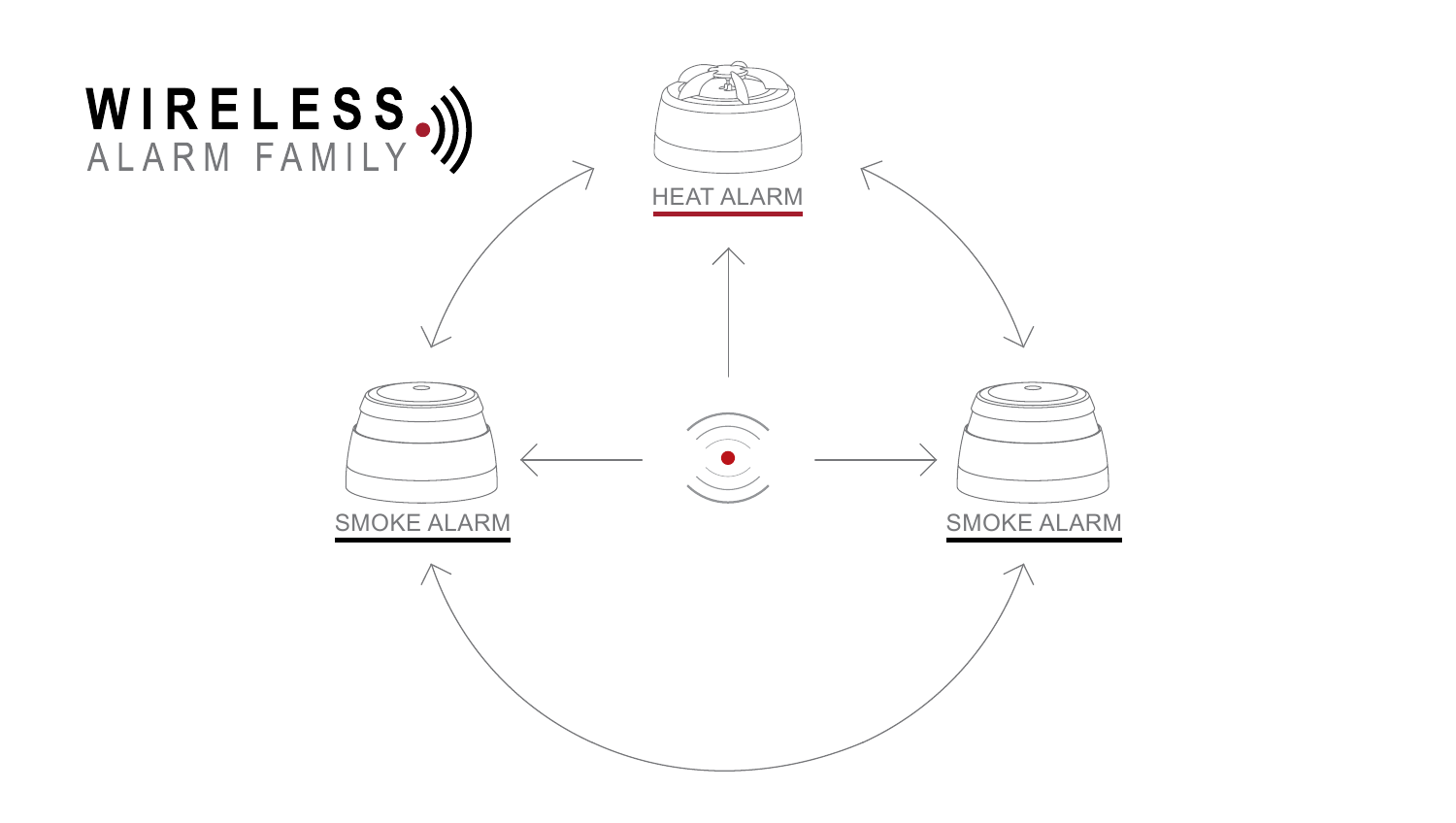#### **10.** ADD EXTRA DEVICE:

All CAVIUS™ interconnected alarms within the

**WIRELESS.**) can be added to the system as they run on the same frequency and use the same data protocol.This means that the wireless system can consist of a combination of smoke & heat alarms.

Place all alarms into 'Link Mode' and repeat section 1.

Always test connection to all devices by repeating test function section 6 after adding devices.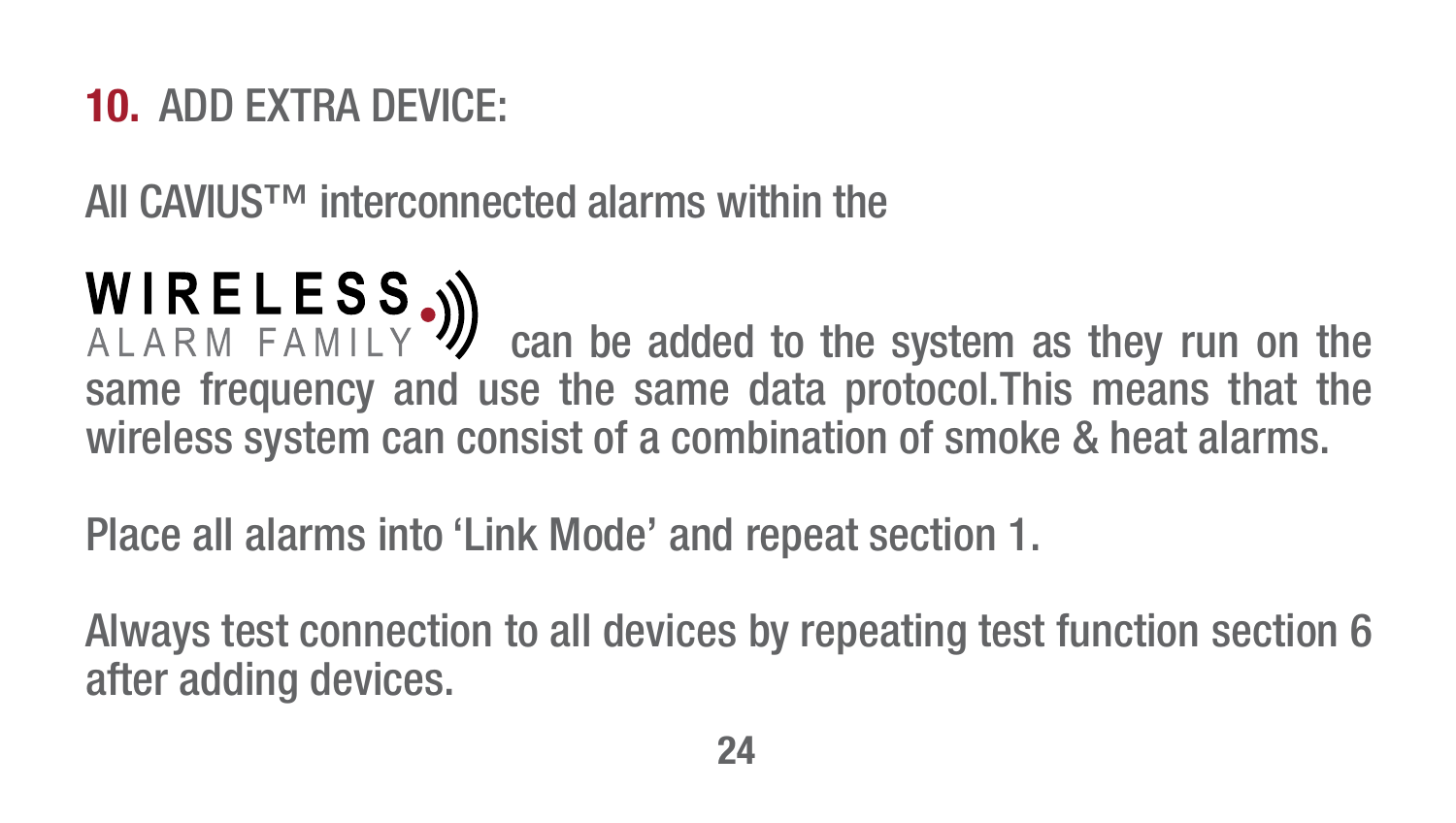#### **11.** LOW BATTERY SIGNAL:

Your product has a 5 year battery life.

When the battery is starting its end of life, a short beep will sound out every 48 seconds for 30 days.

The alarm effected by the low battery will only beep, no other connected alarms will sound.

It is safe to change batteries in the alarms without going through the link process again – they will not forget the codes during the battery change process.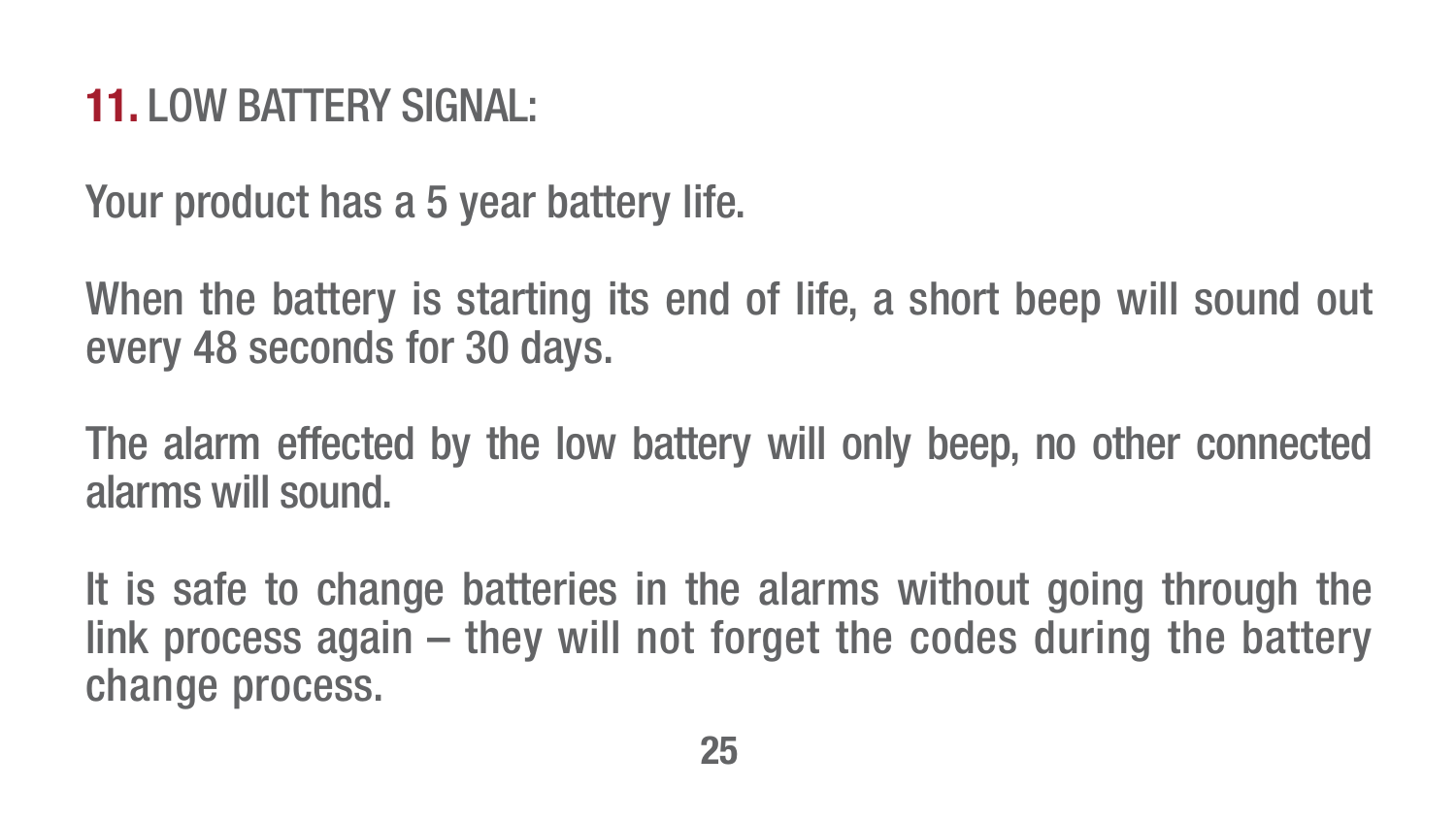#### **12.** BATTERY REPLACEMENT:

To replace the battery, detach the smoke alarm from the mounting base by twisting counterclockwise.

Replace the battery respecting the polarities. Attach the alarm in the mounting base by twisting clockwise until it clicks, and test the alarm.





**26**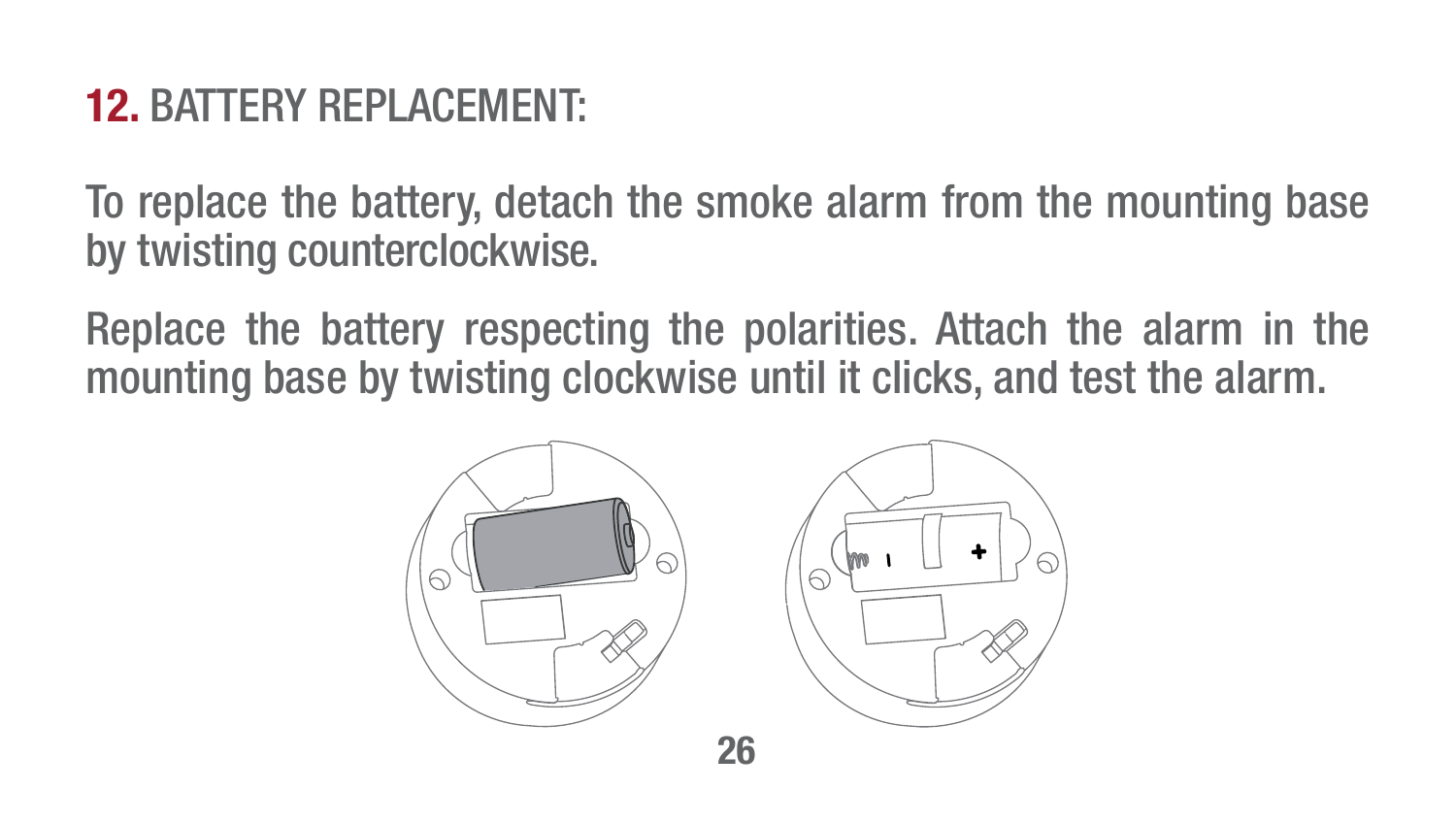#### **13.** TROUBLE SHOOTING:

- If you are experiencing false alarms when no smoke is present, there could be dust particles or bugs inside the smoke chamber. To alleviate the issue; run the vacuum around the chamber with the brush attachment.
- High humidity areas can also cause false alarms, try to install smoke alarms outside of these areas. If the smoke alarm does not work when the test button is pushed, the probable cause is a faulty battery. Check if the battery is worn out and replace it.

**Always test the alarm after replacement of battery.**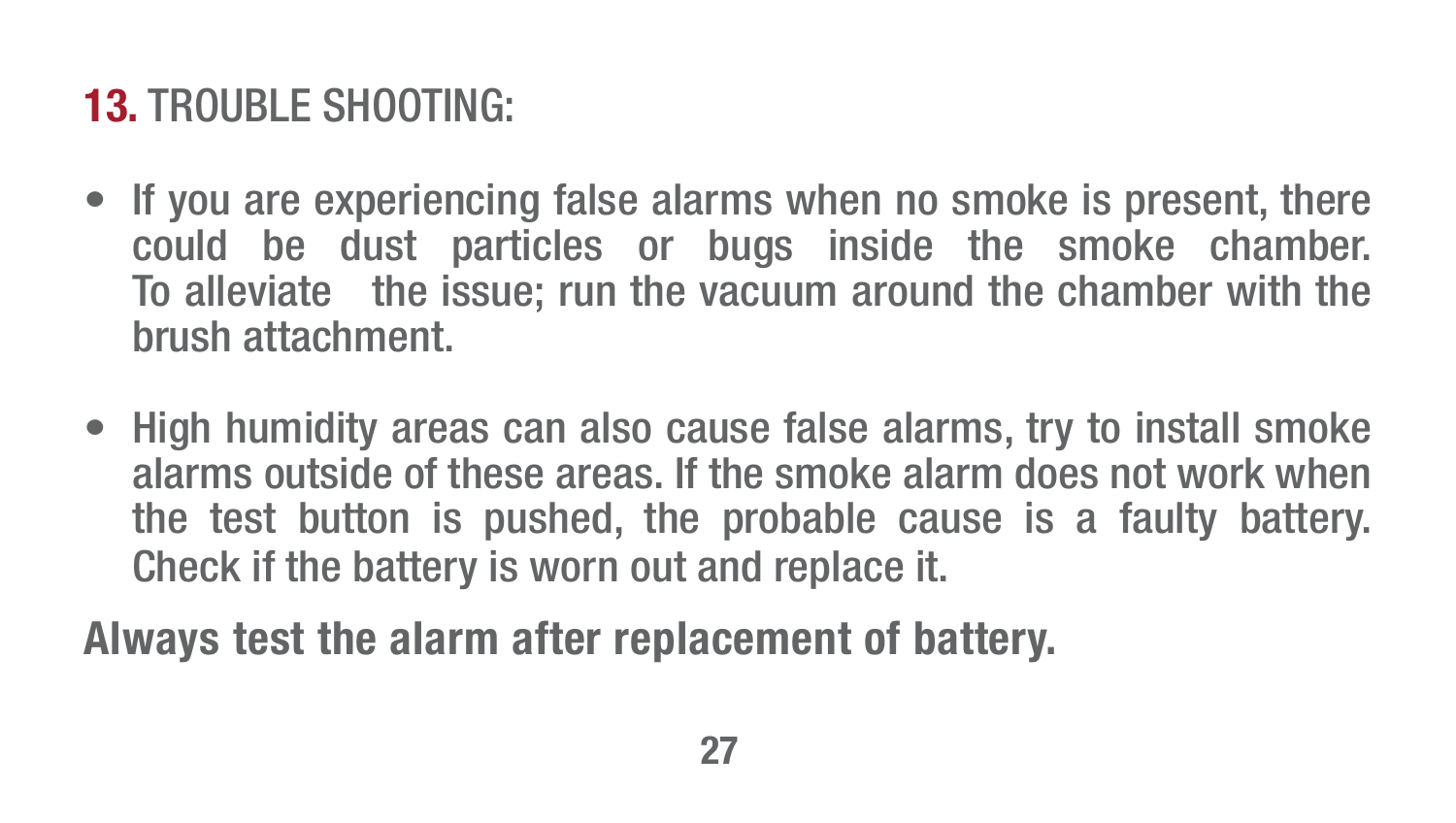#### **14.** OTHER INFORMATION:

Do not paint the alarm.

Disposal: For battery and product, please dispose properly at the end of life. This is electronic waste which should be recycled.

Please note local regulations about information to your insurance company regarding installed smoke alarms.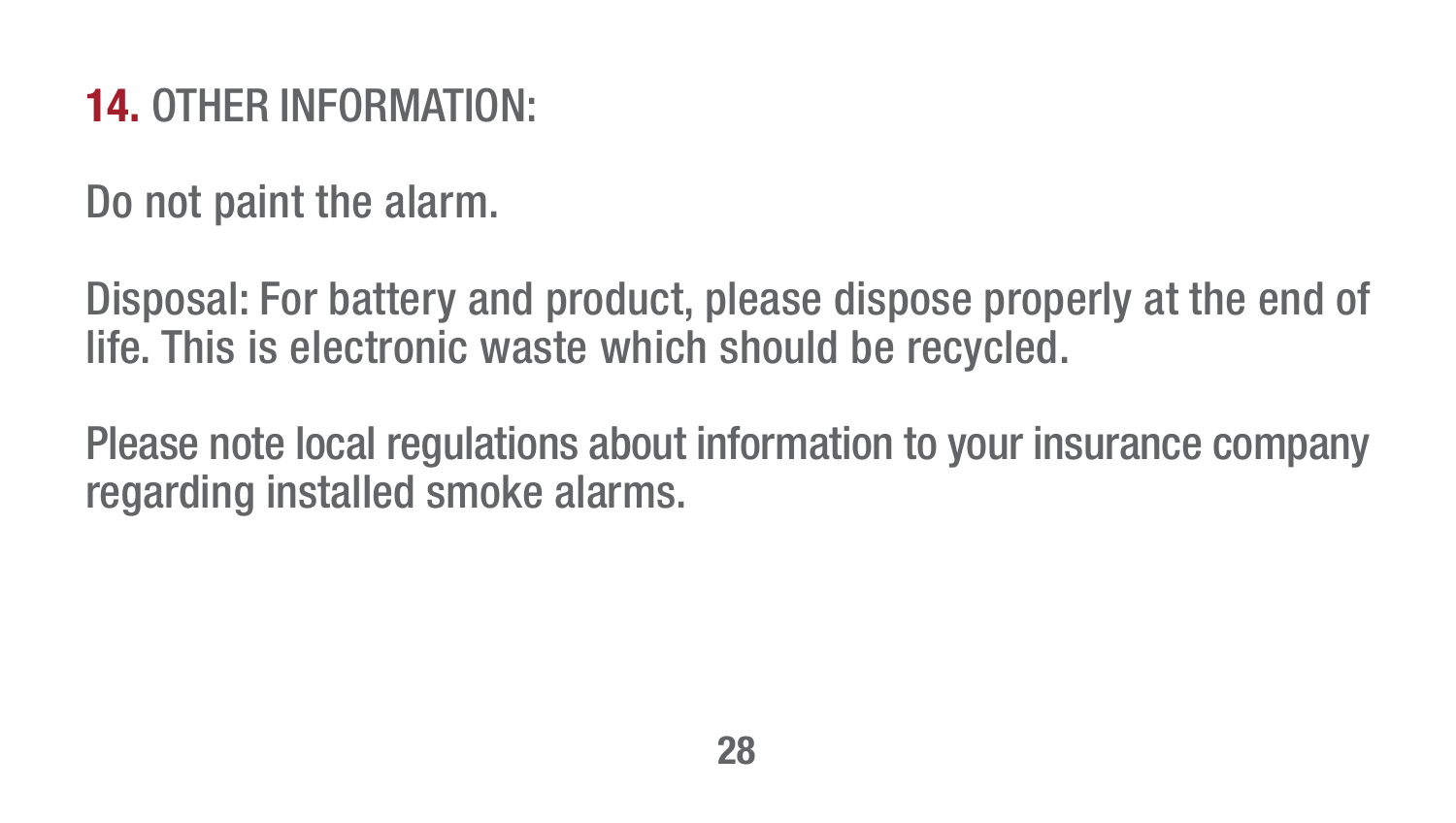

Alarm condition aural signal pattern according to ISO 8201.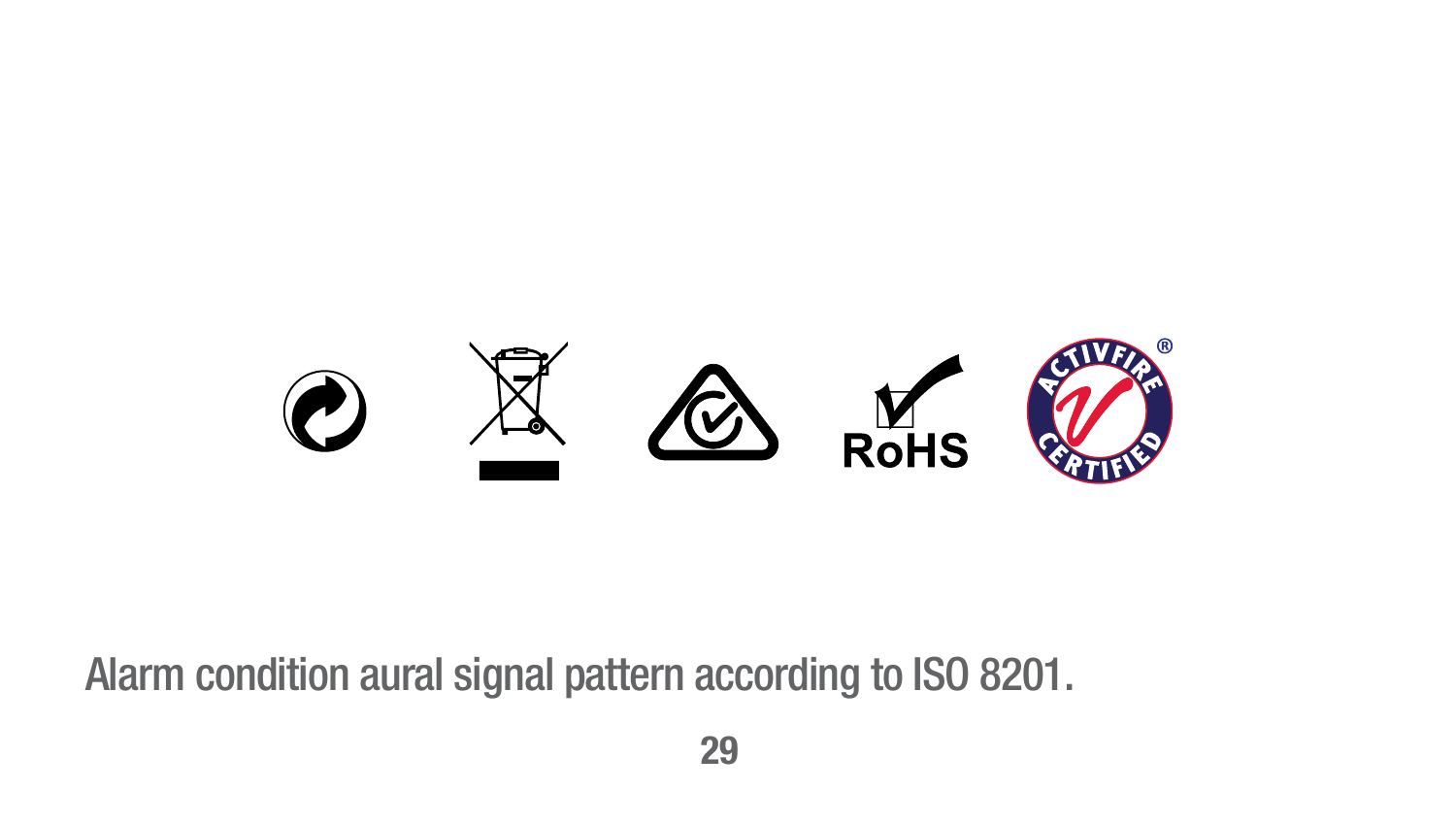```
Manufactured by:
CAVIUS Aps
Julsøvej 16 - DK8600 Silkeborg. www.cavius.com - info@cavius.com
Manufactured in P.R.C.
```
Distributor information: CAVIUS Nano Ltd. 2G Ashley Place, Papamoa, Bay Of Plenty 3118. P.O Box 11241, Palm Beach Plaza, Papamoa, Bay Of Plenty 3151, New Zealand. www.cavius.co.nz - Hotline: 0800 766533 or 07 542 2191

REP ELEC. Locked Bag 45, Plumpton, NSW 2761, Australia. www.cavius.com.au - PH: 1300 555 586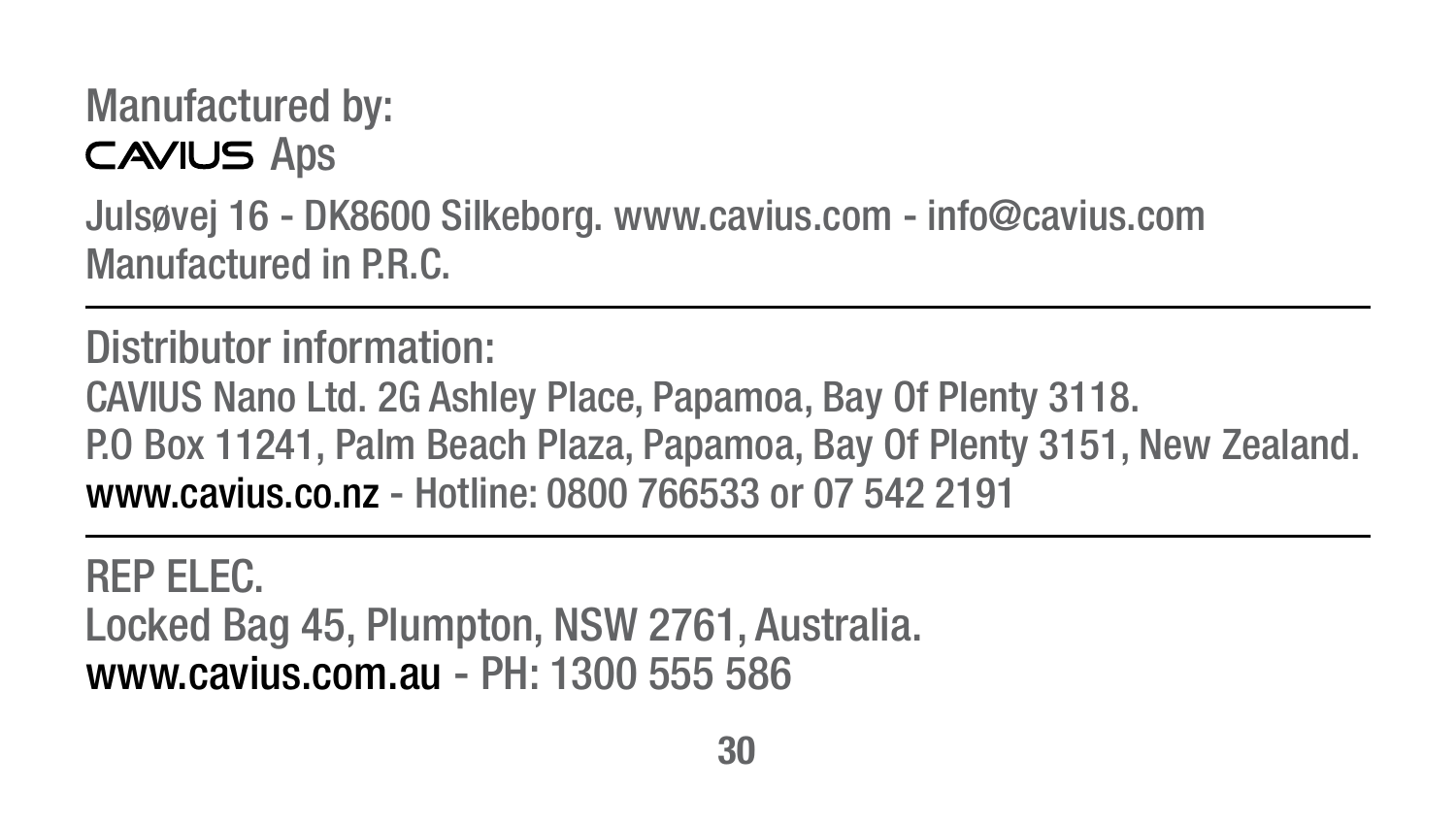#### WARRANTY:

Your CAVIUS™ smoke alarm has a 5 year warranty from the date of purchase against defect in material and workmanship. Faulty units during this period can be returned to the place of purchase. You must provide the proof of purchase date and such defects will be repaired, or replaced at the distributors option, without charge. This Warranty only covers defects in materials or workmanship in normal residential use and does not cover damage resulting from negligent handling, misuse or lack of reasonable care. This warranty is in lieu of any other warranty either expressed or implied.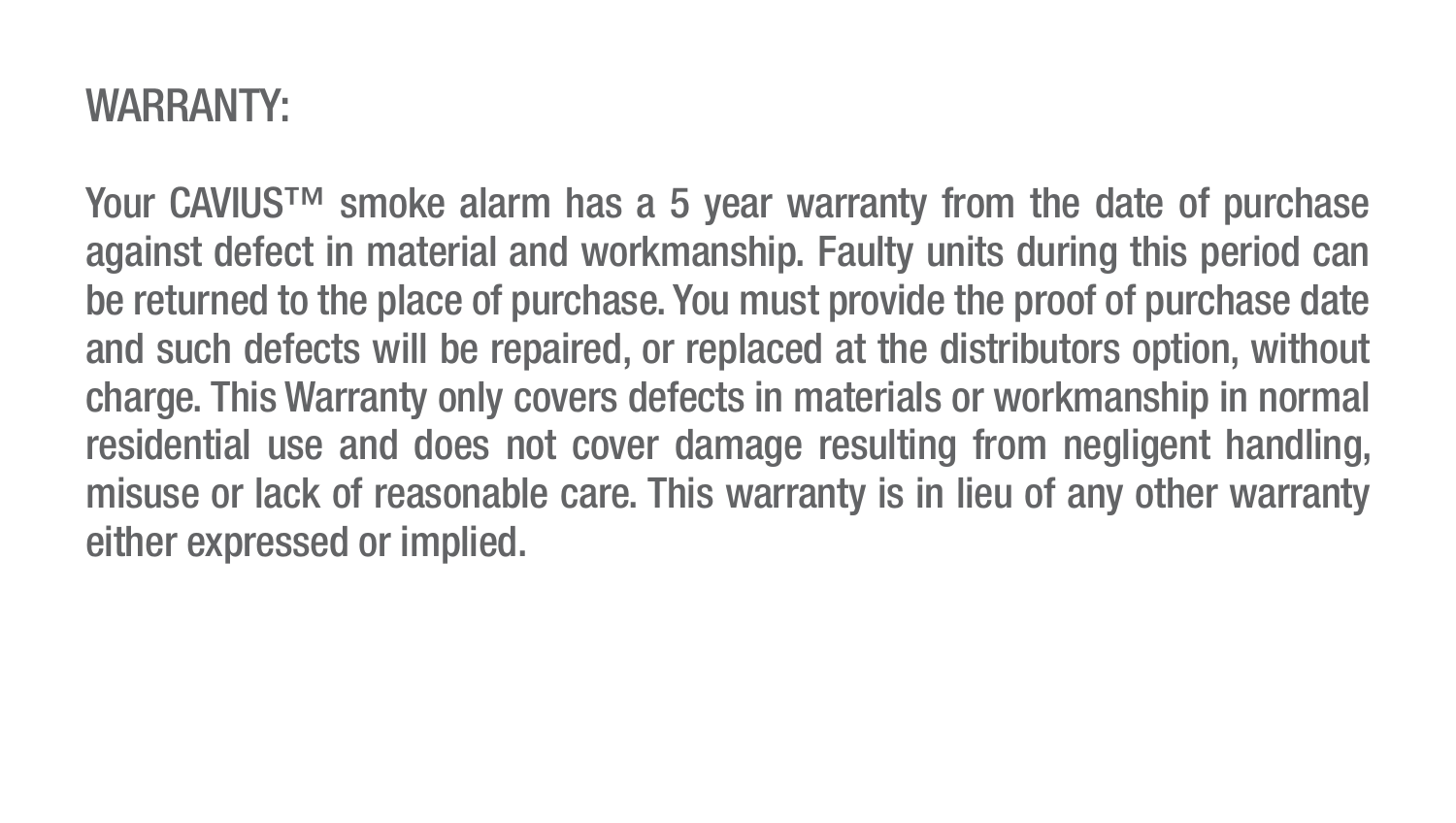#### **AS 3786:2014** Model Number 2104-001



126611 rev1